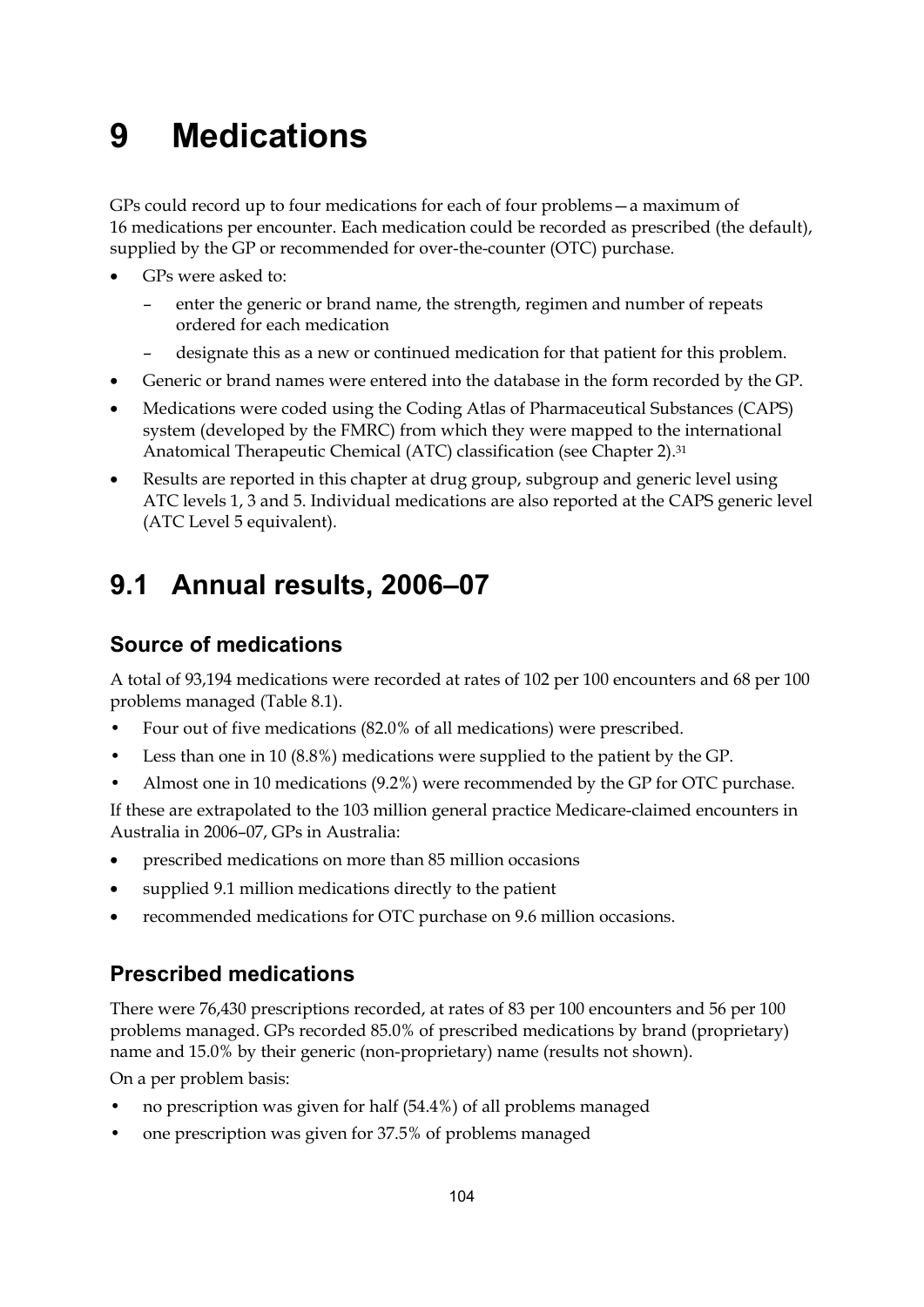two prescriptions were given for 6.1% of problems managed



• three or more prescriptions were rarely given (1.9% of problems managed) (Figure 9.1).

### **Number of repeats**

For the 58,895 prescriptions for which the GPs recorded 'number of repeats', the distribution of the specified number of repeats (from nil to more than five) is provided in Figure 9.2. For 35.2% of these prescriptions, the GP specified that no repeats had been prescribed, and for 33.0% five repeats were ordered. The latter proportion reflects the PBS's provision of one month's supply and five repeats for many medications used for chronic conditions such as hypertension. The ordering of one or two repeats (16.4% and 10.5%) was also quite common.

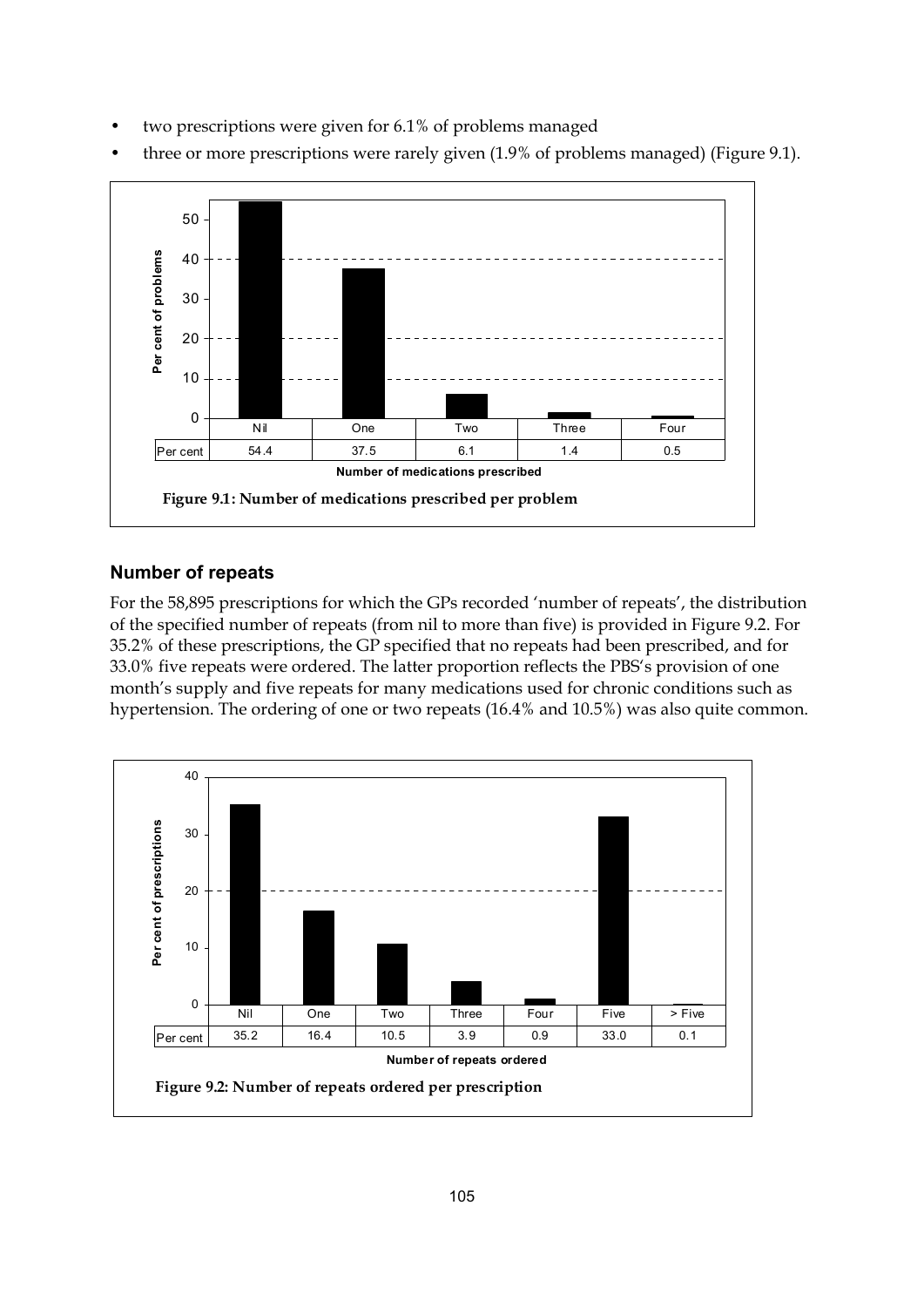## **Age–sex-specific rates of prescribed medications**

Age–sex-specific analysis found similar prescription rates per 100 encounters for males and females (73.1 and 74.9 respectively). It also showed the well-described tendency for the number of prescriptions written at each encounter to rise with the advancing age of the patient, with a rate of about 54 per 100 encounters with patients aged less than 25 years rising to over 100 per 100 encounters for patients aged 65 years or more (results not shown).

Figure 9.3, however, demonstrates that the age-based increase lessens if the prescription rate is related to problems. This suggests that the increased prescription rate in older patients is largely accounted for by the increased number of health problems they have managed at an encounter.



## **Types of medications prescribed**

Table 9.1 shows the distribution of prescribed medications using the WHO ATC classification.31 This allows comparison with other data sources such as those produced by Medicare Australia for PBS data. The table lists medications in frequency order within ATC Levels 1, 3 and 5. Prescriptions are presented as a percentage of total prescriptions and as a rate per 100 encounters with 95% confidence intervals.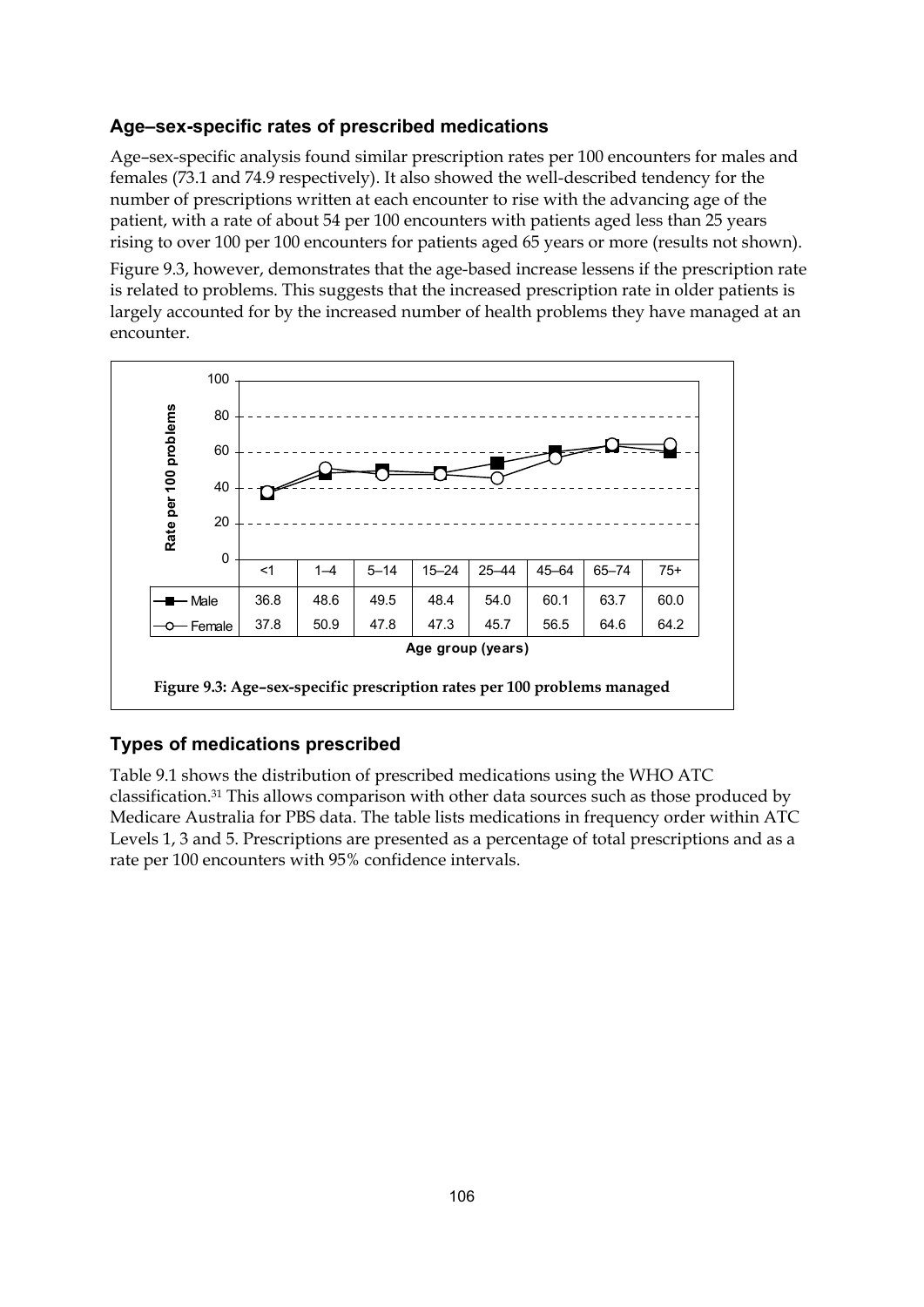| <b>ATC</b><br>Level 1 | <b>ATC Level 3</b>                          | <b>ATC Level 5</b>                              |        | Per cent of<br>scripts<br>Number $(n = 76,430)$ $(n = 91,805)$ | Rate per<br>100 $encs^{(a)}$ | 95%<br><b>LCL</b> | 95%<br><b>UCL</b> |
|-----------------------|---------------------------------------------|-------------------------------------------------|--------|----------------------------------------------------------------|------------------------------|-------------------|-------------------|
|                       | Nervous system                              |                                                 | 16,623 | 21.8                                                           | 18.1                         | 17.3              | 18.9              |
|                       | Other analgesics and antipyretics           |                                                 | 4,936  | 6.5                                                            | 5.4                          | 5.0               | 5.7               |
|                       |                                             | Paracetamol                                     | 2,363  | 3.1                                                            | 2.6                          | 2.3               | 2.8               |
|                       |                                             | Paracetamol, combinations excl<br>psycholeptics | 1,912  | 2.5                                                            | 2.1                          | 1.9               | 2.2               |
|                       |                                             | Acetylsalicylic acid                            | 652    | 0.9                                                            | 0.7                          | 0.6               | 0.8               |
|                       | Antidepressants                             |                                                 | 3,103  | 4.1                                                            | 3.4                          | 3.23              | 3.6               |
|                       |                                             | Sertraline                                      | 598    | 0.8                                                            | 0.7                          | 0.6               | 0.7               |
|                       |                                             | Venlafaxine                                     | 481    | 0.6                                                            | 0.5                          | 0.5               | 0.6               |
|                       | Opioids                                     |                                                 | 2,711  | 3.6                                                            | 3.0                          | 2.7               | 3.2               |
|                       |                                             | Tramadol                                        | 848    | 1.1                                                            | 0.9                          | 0.8               | 1.0               |
|                       |                                             | Oxycodone                                       | 819    | 1.1                                                            | 0.9                          | 0.8               | 1.0               |
|                       |                                             | Morphine                                        | 414    | 0.5                                                            | 0.5                          | 0.4               | 0.5               |
|                       | Anxiolytics                                 |                                                 | 1,831  | 2.4                                                            | 2.0                          | 1.8               | 2.2               |
|                       |                                             | Diazepam                                        | 1,005  | 1.3                                                            | 1.1                          | 1.0               | 1.2               |
|                       |                                             | Oxazepam                                        | 575    | 0.8                                                            | 0.6                          | 0.5               | 0.7               |
|                       | Hypnotics and sedatives                     |                                                 | 1,669  | 2.2                                                            | 1.8                          | 1.7               | 2.0               |
|                       |                                             | Temazepam                                       | 1,017  | 1.3                                                            | 1.1                          | 1.0               | 1.2               |
|                       | Antipsychotics                              |                                                 | 947    | 1.2                                                            | 1.0                          | 0.9               | 1.1               |
|                       |                                             | Prochlorperazine                                | 483    | 0.6                                                            | 0.5                          | 0.5               | 0.6               |
|                       | Anti-epileptics                             |                                                 | 561    | 0.7                                                            | 0.6                          | 0.5               | 0.7               |
|                       | Anti-infectives for systemic use            |                                                 | 14,843 | 19.4                                                           | 16.2                         | 15.6              | 16.8              |
|                       | Beta-lactam antibacterials, penicillins     |                                                 | 5,604  | 7.3                                                            | 6.1                          | 5.7               | 6.5               |
|                       |                                             | Amoxycillin                                     | 3,041  | 4.0                                                            | 3.3                          | 3.0               | 3.6               |
|                       |                                             | Amoxycillin and enzyme inhibitor                | 1,558  | 2.0                                                            | 1.7                          | 1.5               | 1.9               |
|                       | Other beta-lactam antibacterials            |                                                 | 2.915  | 3.8                                                            | 6.2                          | 3.0               | 3.4               |
|                       |                                             | Cefalexin                                       | 2,146  | 2.8                                                            | 2.3                          | 2.2               | 2.5               |
|                       |                                             | Cefaclor                                        | 700    | 0.9                                                            | 0.8                          | 0.6               | 0.9               |
|                       | Macrolides, lincosamides and streptogramins |                                                 | 2,189  | 2.9                                                            | 2.4                          | 2.2               | 2.6               |
|                       |                                             | Roxithromycin                                   | 1,246  | 1.6                                                            | 1.4                          | 1.2               | 1.5               |
|                       |                                             | Erythromycin                                    | 448    | 0.6                                                            | 0.5                          | 0.4               | 0.6               |
|                       | Viral vaccines                              |                                                 | 942    | 1.2                                                            | 1.0                          | 0.9               | 1.2               |
|                       |                                             | Influenza, inactivated, whole virus             | 571    | 0.8                                                            | 0.6                          | 0.5               | 0.7               |
|                       | Tetracyclines                               |                                                 | 795    | 1.0                                                            | 0.9                          | 0.8               | $1.0$             |
|                       |                                             | Doxycycline                                     | 684    | 0.9                                                            | 0.7                          | 0.7               | 0.8               |
|                       | <b>Bacterial vaccines</b>                   |                                                 | 465    | 0.6                                                            | 0.5                          | 0.4               | 0.6               |
|                       | Sulfonamides and trimethoprim               |                                                 | 597    | 0.8                                                            | 0.7                          | 0.6               | 0.7               |
|                       |                                             | Trimethoprim                                    | 438    | 0.6                                                            | 0.5                          | 0.4               | 0.5               |

# **Table 9.1: Distribution of prescribed medications, by ATC Levels 1, 3 and 5, 2006–07**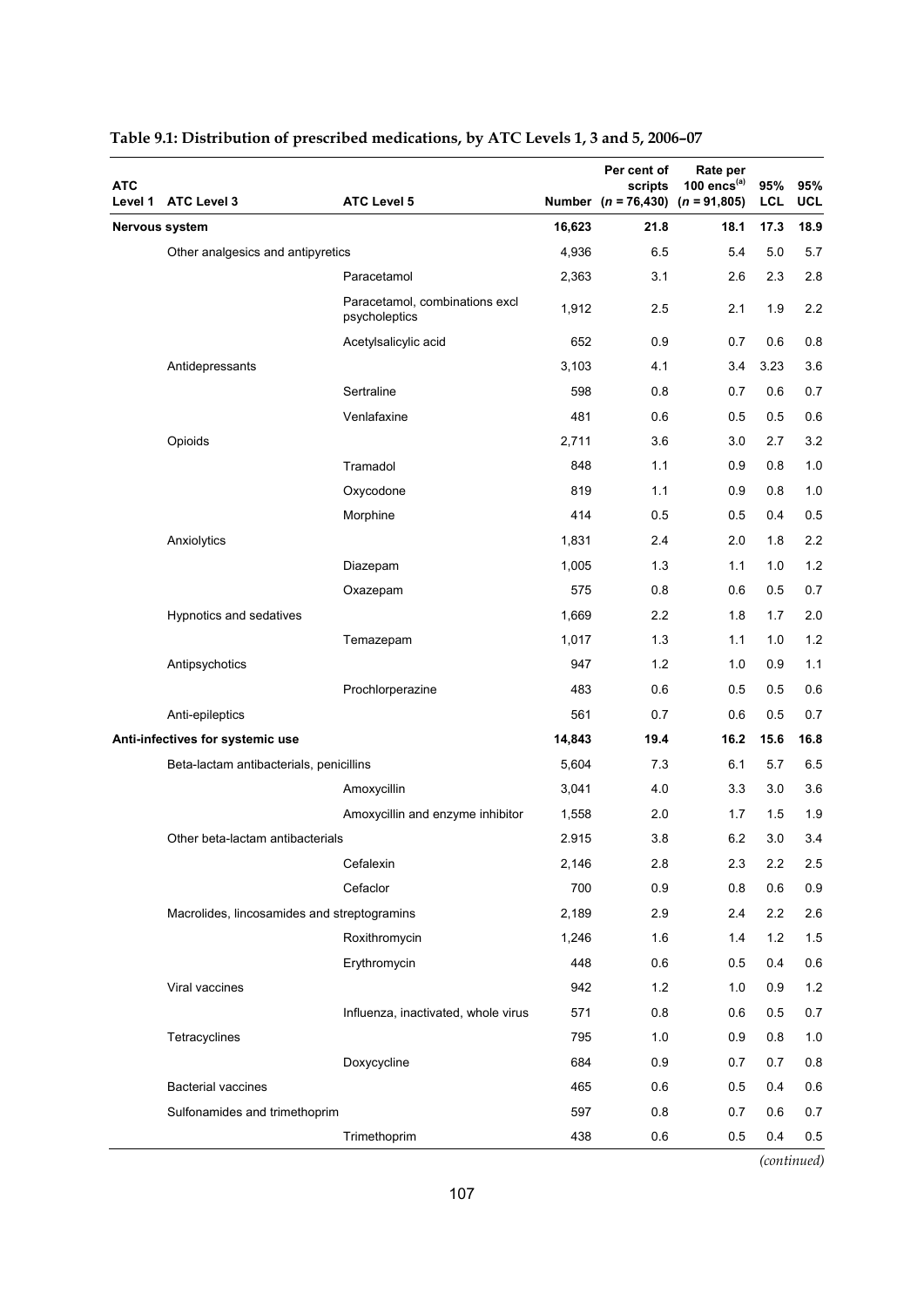| <b>ATC</b><br>Level 1 | <b>ATC Level 3</b>                                                 | <b>ATC Level 5</b>                                    |        | Per cent of<br>scripts<br>Number $(n = 76,430)$ $(n = 91,805)$ | Rate per<br>100 encs $(a)$ | 95%<br><b>LCL</b> | 95%<br><b>UCL</b> |
|-----------------------|--------------------------------------------------------------------|-------------------------------------------------------|--------|----------------------------------------------------------------|----------------------------|-------------------|-------------------|
|                       | Cardiovascular system                                              |                                                       | 15,124 | 19.8                                                           | 16.5                       | 15.6              | 17.4              |
|                       | Lipid modifying agents, plain                                      |                                                       | 3,112  | 4.1                                                            | 3.4                        | 3.2               | 3.6               |
|                       |                                                                    | Atorvastatin                                          | 1,543  | 2.0                                                            | 1.7                        | 1.5               | 1.8               |
|                       |                                                                    | Simvastatin                                           | 979    | 1.3                                                            | 1.1                        | 1.0               | 1.2               |
|                       | ACE inhibitors, plain                                              |                                                       | 2,496  | 3.3                                                            | 2.7                        | 2.5               | 2.9               |
|                       |                                                                    | Perindopril                                           | 1,097  | 1.4                                                            | 1.2                        | 1.1               | 1.3               |
|                       |                                                                    | Ramipril                                              | 723    | 1.0                                                            | 0.8                        | 0.7               | 0.9               |
|                       | Angiotensin II antagonists, plain                                  |                                                       | 1,890  | 2.5                                                            | 2.1                        | 1.9               | 2.2               |
|                       |                                                                    | Irbesartan                                            | 927    | 1.2                                                            | 1.0                        | 0.9               | 1.1               |
|                       |                                                                    | Candesartan                                           | 529    | 0.7                                                            | 0.6                        | 0.5               | 0.7               |
|                       | Beta blocking agents                                               |                                                       | 1,693  | 2.2                                                            | 1.8                        | 1.7               | 2.0               |
|                       |                                                                    | Atenolol                                              | 872    | 1.1                                                            | 1.0                        | 0.8               | 1.1               |
|                       |                                                                    | Metoprolol                                            | 440    | 0.6                                                            | 0.5                        | 0.4               | 0.5               |
|                       | Selective calcium channel blockers<br>with mainly vascular effects |                                                       | 1,493  | 2.0                                                            | 1.6                        | 1.5               | 1.8               |
|                       |                                                                    | Amlodipine                                            | 698    | 0.9                                                            | 0.8                        | 0.7               | 0.8               |
|                       | Angiotensin II antagonists, combinations                           |                                                       | 1,066  | 1.4                                                            | 1.2                        | 1.0               | 1.3               |
|                       |                                                                    | Irbesartan and diuretics                              | 690    | 0.9                                                            | 0.8                        | 0.7               | 0.8               |
|                       | High-ceiling diuretics                                             |                                                       | 575    | 0.8                                                            | 0.6                        | 0.6               | 0.7               |
|                       |                                                                    | Furosemide                                            | 569    | 0.7                                                            | 0.6                        | 0.6               | 0.7               |
|                       | Selective calcium channel blockers<br>with direct cardiac effects  |                                                       | 457    | 0.6                                                            | 0.5                        | 0.4               | 0.6               |
|                       | Alimentary tract and metabolism                                    |                                                       | 6,996  | 9.2                                                            | 7.6                        | 7.2               | 8.0               |
|                       | Drugs for peptic ulcer and GORD                                    |                                                       | 2,719  | 3.6                                                            | 3.0                        | 2.8               | 3.1               |
|                       |                                                                    | Esomeprazole                                          | 919    | 1.2                                                            | 1.0                        | 0.9               | 1.1               |
|                       |                                                                    | Omeprazole                                            | 508    | 0.7                                                            | 0.6                        | 0.5               | 0.6               |
|                       |                                                                    | Pantoprazole                                          | 451    | 0.6                                                            | 0.5                        | 0.4               | 0.6               |
|                       | Oral blood glucose lowering drugs                                  |                                                       | 1,875  | 2.5                                                            | 2.0                        | 1.8               | 2.2               |
|                       |                                                                    | Metformin                                             | 1,042  | 1.4                                                            | 1.1                        | 1.0               | 1.2               |
|                       |                                                                    | Gliclazide                                            | 458    | 0.6                                                            | 0.5                        | 0.4               | 0.6               |
|                       | Propulsives                                                        |                                                       | 558    | 0.7                                                            | 0.6                        | 0.5               | 0.7               |
|                       |                                                                    | Metoclopramide                                        | 479    | 0.6                                                            | 0.5                        | 0.5               | 0.6               |
|                       | <b>Respiratory system</b>                                          |                                                       | 4,841  | 6.3                                                            | 5.6                        | 4.9               | 5.6               |
|                       | Adrenergics, inhalants                                             |                                                       | 2,493  | 3.3                                                            | 2.7                        | 2.5               | 2.9               |
|                       |                                                                    | Salbutamol                                            | 1,254  | 1.6                                                            | 1.4                        | 1.3               | 1.5               |
|                       |                                                                    | Salmeterol with other drugs for<br>obstructive airway | 789    | 1.0                                                            | 0.9                        | 0.8               | 0.9               |
|                       | Other drugs for obstructive airway disease, inhalants              |                                                       | 867    | 1.1                                                            | 0.9                        | 0.9               | 1.0               |
|                       | Decongestants and other nasal preparations for topical use         |                                                       | 577    | 0.8                                                            | 0.6                        | 0.6               | 0.7               |

### **Table 9.1 (continued): Distribution of prescribed medications, by ATC Levels 1, 3 and 5, 2006–07**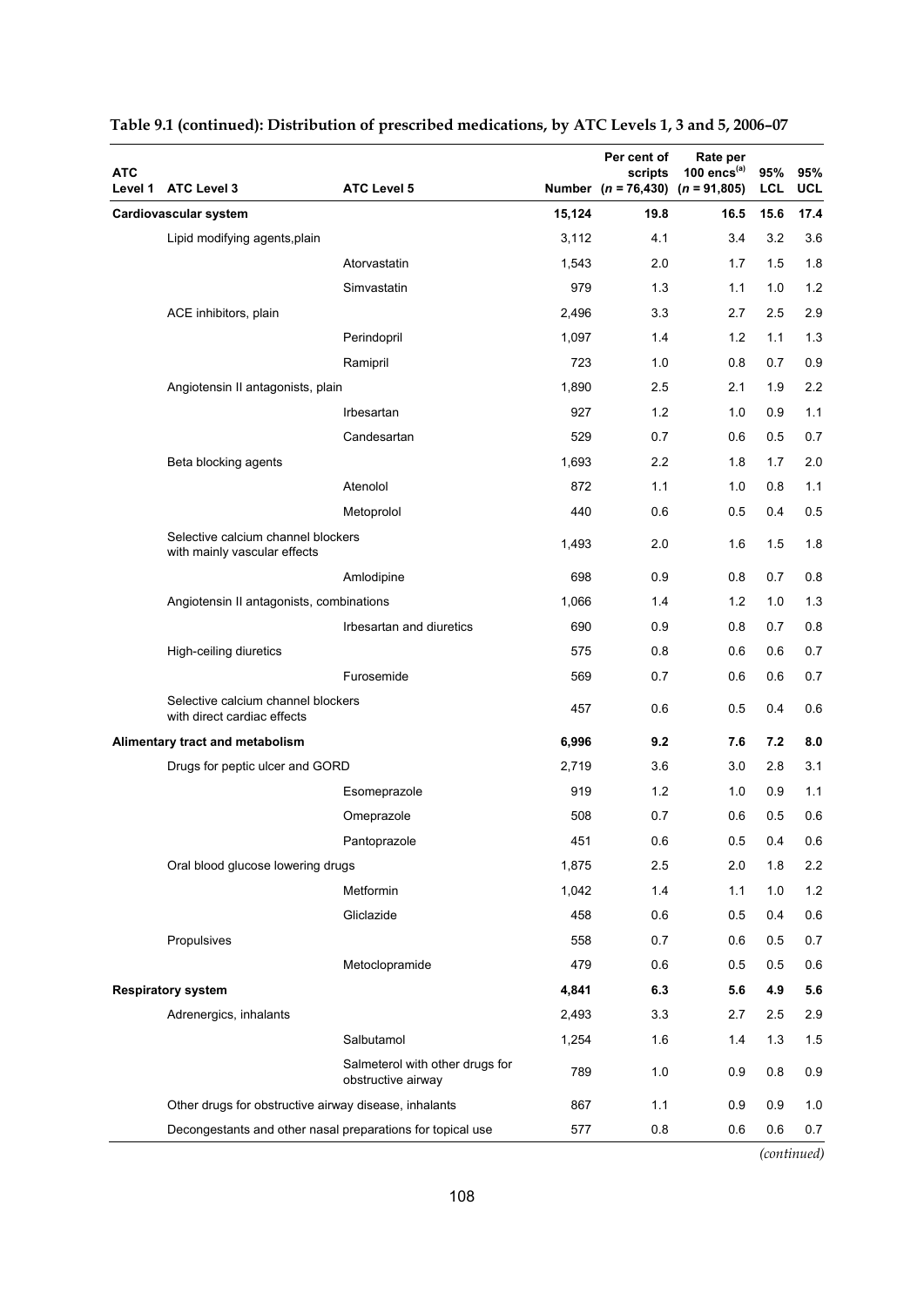| <b>ATC</b>     | Level 1 ATC Level 3                                 | <b>ATC Level 5</b>                                             |        | Per cent of<br>scripts<br>Number $(n = 76,430)$ $(n = 91,805)$ | Rate per<br>100 encs $(a)$ | 95%<br>LCL | 95%<br>UCL |
|----------------|-----------------------------------------------------|----------------------------------------------------------------|--------|----------------------------------------------------------------|----------------------------|------------|------------|
|                | <b>Musculoskeletal system</b>                       |                                                                | 4,482  | 5.9                                                            | 4.9                        | 4.6        | 5.2        |
|                |                                                     | Anti-inflammatory and antirheumatic products, non-steroids     | 3,323  | 4.4                                                            | 3.6                        | 3.4        | 3.9        |
|                |                                                     | Diclofenac                                                     | 832    | 1.1                                                            | 0.9                        | 0.8        | 1.0        |
|                |                                                     | Meloxicam                                                      | 675    | 0.9                                                            | 0.7                        | 0.7        | 0.8        |
|                |                                                     | Celecoxib                                                      | 542    | 0.7                                                            | 0.6                        | 0.5        | 0.7        |
|                |                                                     | Drugs affecting bone structure and mineralisation              | 557    | 0.7                                                            | 0.6                        | 0.5        | 0.7        |
|                | Dermatologicals                                     |                                                                | 3,526  | 4.6                                                            | 3.8                        | 3.6        | 4.0        |
|                | Corticosteroids, plain                              |                                                                | 2,222  | 2.9                                                            | 2.4                        | 2.3        | 2.6        |
|                |                                                     | Betamethasone                                                  | 655    | 0.9                                                            | 0.7                        | 0.6        | 0.8        |
|                |                                                     | Mometasone                                                     | 620    | 0.8                                                            | 0.7                        | 0.6        | 0.7        |
|                | Genitourinary system and sex hormones               |                                                                | 3,216  | 4.2                                                            | 3.5                        | 3.2        | 3.8        |
|                | Hormonal contraceptives for systemic use            |                                                                | 1,636  | 2.1                                                            | 1.8                        | 1.6        | 1.9        |
|                |                                                     | Levonorgestrel and estrogen                                    | 896    | 1.2                                                            | 1.0                        | 0.9        | 1.1        |
|                | Oestrogens                                          |                                                                | 556    | 0.7                                                            | 0.6                        | 0.5        | 0.7        |
|                | <b>Sensory organs</b>                               |                                                                | 2,259  | 3.0                                                            | 2.5                        | 2.3        | 2.6        |
|                | Anti-infectives ophthalmological                    |                                                                | 969    | 1.3                                                            | 1.1                        | 1.0        | 1.1        |
|                |                                                     | Chloramphenicol                                                | 904    | 1.2                                                            | 1.0                        | 0.9        | 1.1        |
|                | Corticosteroids with anti-infectives otological     |                                                                | 558    | 0.7                                                            | 0.6                        | 0.5        | 0.7        |
|                | Blood and blood-forming organs                      |                                                                | 1,894  | 2.5                                                            | 2.1                        | 1.9        | 2.2        |
|                | Antithrombotic agents                               |                                                                | 1,353  | 1.8                                                            | 1.5                        | 1.3        | 1.6        |
|                |                                                     | Warfarin                                                       | 951    | 1.2                                                            | 1.0                        | 0.9        | 1.2        |
|                |                                                     | Systemic hormonal preparations, excl sex hormones and insulins | 1,919  | 2.5                                                            | 2.1                        | 1.9        | 2.3        |
|                | Corticosteroids for systemic use, plain             |                                                                | 1,200  | 1.6                                                            | 1.3                        | 1.2        | 1.4        |
|                |                                                     | Prednisolone                                                   | 706    | 0.9                                                            | 0.8                        | 0.7        | 0.9        |
|                | Thyroid preparations                                |                                                                | 638    | 0.8                                                            | 0.7                        | 0.6        | 0.8        |
|                |                                                     | Levothyroxine sodium                                           | 634    | 0.8                                                            | 0.7                        | 0.6        | 0.8        |
|                | Antineoplastic and immunomodulating agents          |                                                                | 378    | 0.5                                                            | 0.4                        | 0.3        | 0.5        |
| <b>Various</b> |                                                     |                                                                | 215    | 0.3                                                            | 0.2                        | 0.2        | 0.3        |
|                | Antiparasitic products, insecticides and repellents |                                                                | 115    | 0.2                                                            | 0.1                        | 0.1        | 0.2        |
|                | <b>Total prescribed medications</b>                 |                                                                | 76,430 | 100.0                                                          | 83.3                       | 81.0       | 85.5       |

#### **Table 9.1 (continued): Distribution of prescribed medications, by ATC Levels 1, 3 and 5, 2006–07**

(a) Column will not add to 100 because multiple prescriptions could be written at each encounter and only the most frequent Level 3 and Level 5 drugs are included.

*Note:* ATC—Anatomical Therapeutic Chemical classification; Scripts—prescriptions; encs—encounters; LCL—lower confidence limit; UCL—upper confidence limit; excl—excluding; ACE—angiotensin converting enzyme; GORD—gastro-oesophageal reflux disease.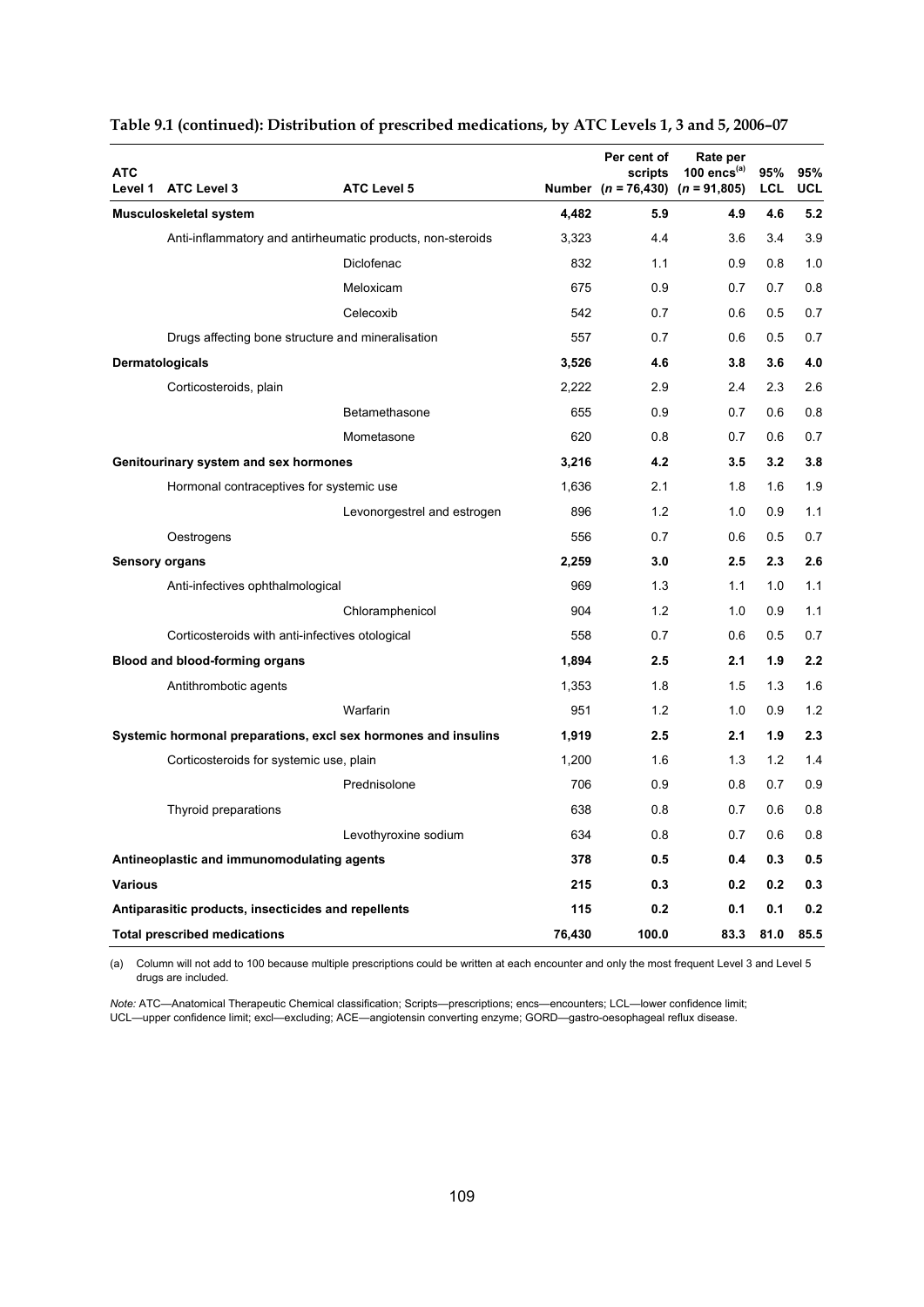#### **Most frequently prescribed medications**

The most frequently prescribed individual medications are reported at the CAPS generic level (ATC Level 5 equivalent) in Table 9.2. Together, these 30 medications accounted for 44.0% of all prescribed medications. Three of the top five medications were antibiotics, and two were plain and combination paracetamol.

|                                     |               | Per cent of<br>scripts | Rate per 100<br>encounters <sup>(a)</sup> | 95%        | 95%  |
|-------------------------------------|---------------|------------------------|-------------------------------------------|------------|------|
| <b>Generic medication</b>           | <b>Number</b> | $(n = 76, 430)$        | $(n = 91,805)$                            | <b>LCL</b> | UCL  |
| Amoxycillin                         | 3,041         | 4.0                    | 3.3                                       | 3.0        | 3.6  |
| Paracetamol                         | 2,363         | 3.1                    | 2.6                                       | 2.3        | 2.9  |
| Cephalexin                          | 2,146         | 2.8                    | 2.3                                       | 2.2        | 2.5  |
| Paracetamol-codeine                 | 1,804         | 2.4                    | 2.0                                       | 1.8        | 2.1  |
| Amoxycillin-potassium clavulanate   | 1,558         | 2.0                    | 1.7                                       | 1.5        | 1.9  |
| Atorvastatin                        | 1,543         | 2.0                    | 1.7                                       | 1.5        | 1.8  |
| Salbutamol                          | 1,287         | 1.7                    | 1.4                                       | 1.3        | 1.5  |
| Roxithromycin                       | 1,246         | 1.6                    | 1.4                                       | 1.2        | 1.5  |
| Perindopril                         | 1,097         | 1.4                    | 1.2                                       | 1.1        | 1.3  |
| Metformin                           | 1,042         | 1.4                    | 1.1                                       | 1.0        | 1.3  |
| Temazepam                           | 1,017         | 1.3                    | 1.1                                       | 1.0        | 1.2  |
| Diazepam                            | 1,005         | 1.3                    | 1.1                                       | 1.0        | 1.2  |
| Simvastatin                         | 979           | 1.3                    | 1.1                                       | 1.0        | 1.2  |
| Warfarin sodium                     | 951           | 1.2                    | 1.0                                       | 0.9        | 1.2  |
| Irbesartan                          | 927           | 1.2                    | 1.0                                       | 0.9        | 1.1  |
| Esomeprazole                        | 919           | 1.2                    | 1.0                                       | 0.9        | 1.1  |
| Chloramphenicol eye                 | 904           | 1.2                    | 1.0                                       | 0.9        | 1.1  |
| Levonorgestrel-ethinyloestradiol    | 896           | 1.2                    | 1.0                                       | 0.9        | 1.1  |
| Atenolol                            | 872           | 1.1                    | 1.0                                       | 0.9        | 1.1  |
| Tramadol                            | 848           | 1.1                    | 0.9                                       | 0.8        | 1.1  |
| Oxycodone                           | 819           | 1.1                    | 0.9                                       | 0.8        | 1.0  |
| Fluticasone-salmeterol              | 789           | 1.0                    | 0.9                                       | 0.8        | 0.9  |
| Diclofenac sodium systemic          | 749           | 1.0                    | 0.8                                       | 0.7        | 0.9  |
| Ramipril                            | 723           | 0.9                    | 0.8                                       | 0.7        | 0.9  |
| Cefaclor monohydrate                | 700           | 0.9                    | 0.8                                       | 0.6        | 0.9  |
| Amlodipine                          | 698           | 0.9                    | 0.8                                       | 0.7        | 0.8  |
| Irbesartan-hydrochlorothiazide      | 690           | 0.9                    | 0.8                                       | 0.7        | 0.8  |
| Doxycycline                         | 684           | 0.9                    | 0.7                                       | 0.7        | 0.8  |
| Meloxicam                           | 675           | 0.9                    | 0.7                                       | 0.7        | 0.8  |
| Betamethasone topical               | 655           | 0.9                    | 0.7                                       | 0.6        | 0.8  |
| Subtotal                            | 33,626        | 44.0                   |                                           |            |      |
| <b>Total prescribed medications</b> | 76,430        | 100.0                  | 83.3                                      | 81.0       | 85.5 |

| Table 9.2: Most frequently prescribed medications (CAPS generic level), 2006-07 |  |  |  |  |
|---------------------------------------------------------------------------------|--|--|--|--|
|                                                                                 |  |  |  |  |

(a) Column will not add to 100 because multiple prescriptions could be written at each encounter and only the most frequently prescribed medications are included in this table.

*Note:* Scripts—prescriptions; encs—encounters; LCL—lower confidence limit; UCL—upper confidence limit.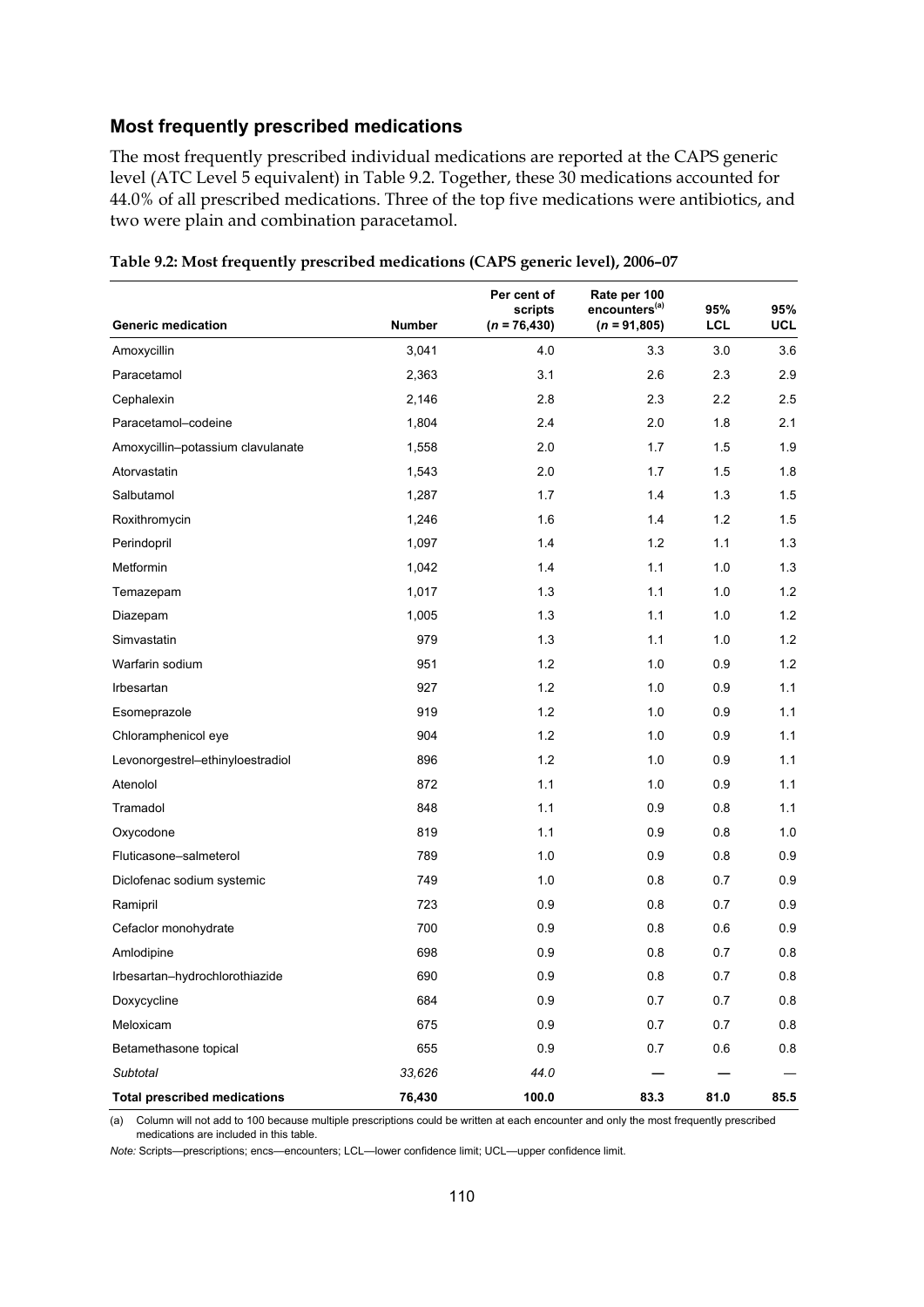## **Medications supplied by GPs**

GPs supplied their patients with a total of 8,160 medications in this study, at a rate of 8.9 medications per 100 encounters. At least one medication was supplied at 6.8% of encounters for 4.7% of problems**.** Table 9.3 shows the most commonly supplied medications at the CAPS generic level (ATC Level 5 equivalent), with vaccines accounting for over half of this group.

|                                                     |               | Per cent of<br><b>GP-supplied</b> | Rate per 100<br>encounters <sup>(a)</sup> | 95%        | 95%        |
|-----------------------------------------------------|---------------|-----------------------------------|-------------------------------------------|------------|------------|
| <b>Generic medication</b>                           | <b>Number</b> | $(n = 8, 160)$                    | $(n = 91,805)$                            | <b>LCL</b> | <b>UCL</b> |
| Influenza virus vaccine                             | 1,795         | 22.0                              | 2.0                                       | 1.6        | 2.3        |
| Pneumococcal vaccine                                | 390           | 7.2                               | 0.6                                       | 0.6        | 0.7        |
| Mumps-measles-rubella vaccine                       | 290           | 3.6                               | 0.3                                       | 0.3        | 0.4        |
| Vitamin B12 (cobalamin)                             | 250           | 3.1                               | 0.3                                       | 0.2        | 0.3        |
| Polio vaccine oral sabin/injection                  | 203           | 2.5                               | 0.2                                       | 0.2        | 0.3        |
| ADT-CDT (diphtheria-tetanus) vaccine                | 196           | 2.4                               | 0.2                                       | 0.2        | 0.3        |
| Haemophilus B vaccine                               | 179           | 2.2                               | 0.2                                       | 0.2        | 0.2        |
| Diphtheria-pertussis-tetanus/-polio vaccine         | 166           | 2.0                               | 0.2                                       | 0.1        | 0.2        |
| Meningitis vaccine                                  | 164           | 2.0                               | 0.2                                       | 0.1        | 0.2        |
| Meloxicam                                           | 137           | 1.7                               | 0.2                                       | 0.1        | 0.2        |
| Metoclopramide                                      | 129           | 1.6                               | 0.1                                       | 0.1        | 0.2        |
| Diphtheria-pertussis-tetanus-hepB-polio-Hib vaccine | 126           | 1.5                               | 0.1                                       | 0.1        | 0.2        |
| Triple antigen (diphtheria-pertussis-tetanus)       | 122           | 1.5                               | 0.1                                       | 0.1        | 0.2        |
| Diphtheria-pertussis-tetanus-hepatitis B vaccine    | 122           | 1.5                               | 0.1                                       | 0.1        | 0.2        |
| Chickenpox (varicella zoster virus) vaccine         | 115           | 1.4                               | 0.1                                       | 0.1        | 0.2        |
| Hepatitis B vaccine                                 | 111           | 1.4                               | 0.1                                       | 0.1        | 0.2        |
| Haemophilus B-hepatitis B vaccine                   | 103           | 1.3                               | 0.1                                       | 0.1        | 0.2        |
| Allergen treatment                                  | 94            | $1.2$                             | 0.1                                       | 0.1        | 0.1        |
| Hepatitis A and B vaccine                           | 84            | 1.0                               | 0.1                                       | 0.1        | 0.1        |
| Hepatitis A vaccine                                 | 82            | 1.0                               | 0.1                                       | 0.1        | 0.1        |
| Esomeprazole                                        | 81            | 1.0                               | 0.1                                       | 0.1        | 0.1        |
| Typhoid vaccine (Salmonella typhi)                  | 70            | 0.9                               | 0.1                                       | 0.1        | 0.1        |
| Methylprednisolone                                  | 66            | 0.8                               | 0.1                                       | 0.0        | 0.1        |
| Medroxyprogesterone                                 | 60            | 0.7                               | 0.1                                       | 0.0        | 0.1        |
| Betamethasone systemic                              | 57            | 0.7                               | 0.1                                       | 0.0        | 0.1        |
| Pantoprazole                                        | 57            | 0.7                               | 0.1                                       | 0.0        | 0.1        |
| Prochlorperazine                                    | 50            | 0.6                               | 0.1                                       | 0.0        | 0.1        |
| Testosterone                                        | 47            | 0.6                               | 0.1                                       | 0.0        | 0.1        |
| Salbutamol                                          | 47            | 0.6                               | 0.1                                       | 0.0        | 0.1        |
| Budesonide/eformoterol                              | 46            | 0.6                               | 0.1                                       | 0.0        | 0.1        |
| Subtotal                                            | 5,635         | 69.1                              |                                           |            |            |
| <b>Total medications supplied</b>                   | 8,160         | 100.0                             | 8.9                                       | 8.2        | 9.6        |

**Table 9.3: Medications most frequently supplied by GPs, 2006–07** 

(a) Column will not add to 100 because multiple medications could be given at each encounter and only the medications most frequently supplied by GPs are included.

*Note:* LCL—lower confidence limit; UCL—upper confidence limit.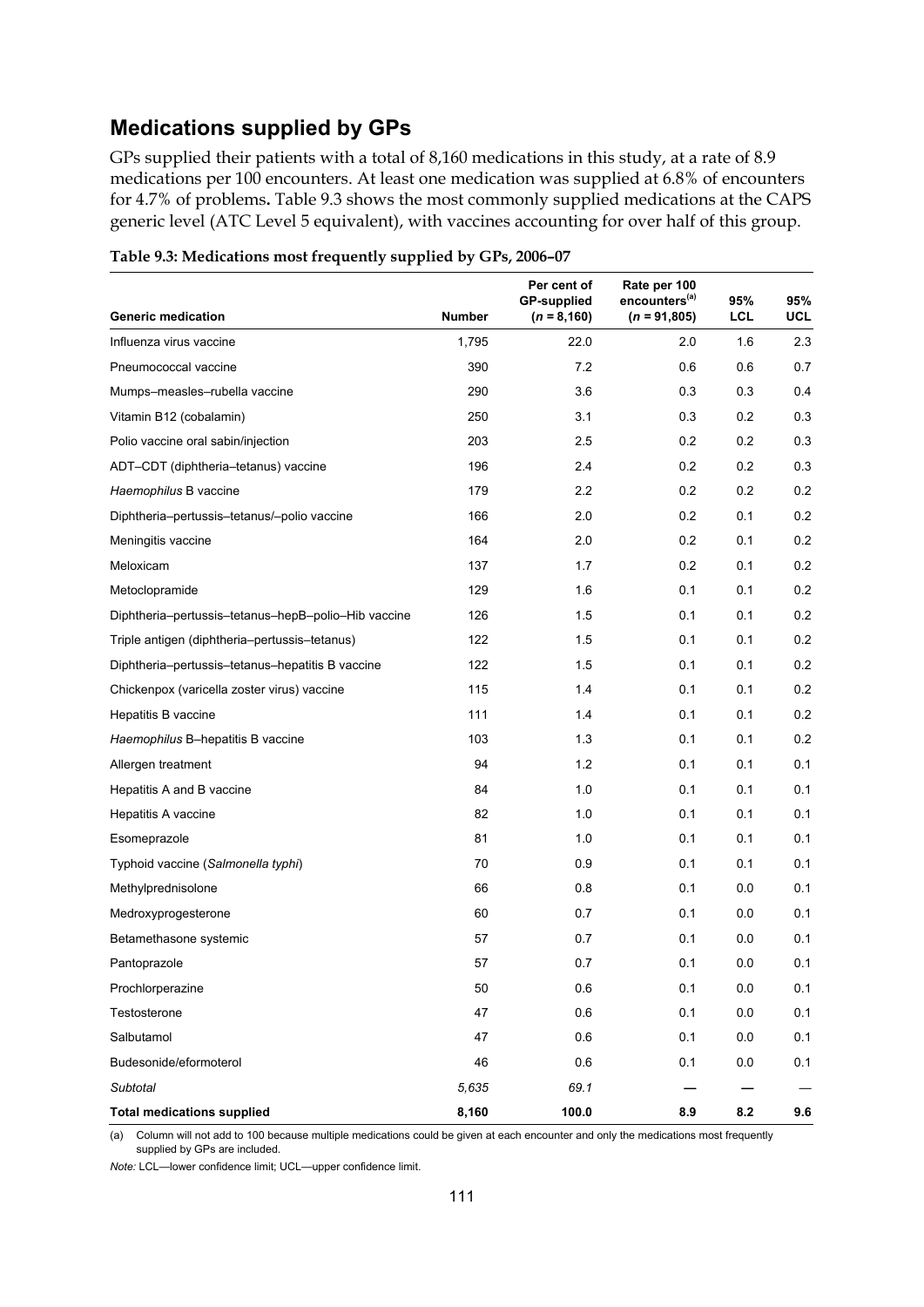### **Medications advised for over-the-counter purchase**

The GPs recorded 8,604 medications as recommended for OTC purchase, at rates of 9.4 per 100 encounters and 6.3 per 100 problems managed. At least one OTC medication was recorded as advised at 8.4% of encounters and for 5.8% of problems.

Table 9.4 shows the top 30 advised medications at the CAPS generic level (ATC Level 5 equivalent). Analgesics made up almost one-third of this group.

| <b>Generic medication</b>                | <b>Number</b> | Per cent of OTC<br>$(n = 8,604)$ | Rate per<br>100 encounters <sup>(a)</sup><br>$(n = 91,805)$ | 95%<br>LCL | 95%<br>UCL |
|------------------------------------------|---------------|----------------------------------|-------------------------------------------------------------|------------|------------|
| Paracetamol                              | 2,195         | 25.5                             | 2.4                                                         | 2.1        | 2.7        |
| Ibuprofen                                | 490           | 5.7                              | 0.5                                                         | 0.5        | 0.6        |
| Sodium/potassium/citric/glucose          | 171           | 2.0                              | 0.2                                                         | 0.1        | 0.2        |
| Loratadine                               | 164           | 1.9                              | 0.2                                                         | 0.1        | 0.2        |
| Clotrimazole topical                     | 156           | 1.8                              | 0.2                                                         | 0.1        | 0.2        |
| Diclofenac topical                       | 149           | 1.7                              | 0.2                                                         | 0.1        | 0.2        |
| Aspirin                                  | 140           | 1.6                              | 0.2                                                         | 0.1        | 0.2        |
| Sodium chloride topical nasal            | 139           | 1.6                              | 0.2                                                         | 0.1        | 0.2        |
| Saline bath/solution/gargle              | 115           | 1.3                              | 0.1                                                         | 0.1        | 0.2        |
| Cetirzine                                | 112           | 1.3                              | 0.1                                                         | 0.1        | 0.2        |
| Paracetamol-codeine                      | 111           | 1.3                              | 0.1                                                         | 0.1        | 0.2        |
| Glucosamine                              | 104           | 1.2                              | 0.1                                                         | 0.1        | 0.1        |
| Cream/ointment/lotion NEC                | 94            | 1.1                              | 0.1                                                         | 0.1        | 0.2        |
| Hydrocortisone/clotrimazole              | 83            | 1.0                              | 0.1                                                         | 0.1        | 0.1        |
| Fexofenadine                             | 83            | 1.0                              | 0.1                                                         | 0.1        | 0.1        |
| Loperamide                               | 83            | 1.0                              | 0.1                                                         | 0.1        | 0.1        |
| Sodium bicarbonate/citrate/tartaric acid | 72            | 0.8                              | 0.1                                                         | 0.1        | 0.1        |
| Clotrimazole vaginal                     | 71            | 0.8                              | 0.1                                                         | 0.1        | 0.1        |
| Hyoscine butylbromide                    | 71            | 0.8                              | 0.1                                                         | 0.1        | 0.1        |
| Ferrous sulphate                         | 69            | 0.8                              | 0.1                                                         | 0.1        | 0.1        |
| Sorbolene/glycerol/cetomac               | 68            | 0.8                              | 0.1                                                         | 0.1        | 0.1        |
| Folic acid                               | 68            | 0.8                              | 0.1                                                         | 0.1        | 0.1        |
| Chlorpheniramine/pseudoephidrine         | 64            | 0.7                              | 0.1                                                         | 0.0        | 0.1        |
| Psyllium hydrophilic mucilloid           | 61            | 0.7                              | 0.1                                                         | 0.1        | 0.1        |
| <b>Bromhexine</b>                        | 61            | 0.7                              | 0.1                                                         | 0.0        | 0.1        |
| Budesonide topical nasal                 | 59            | 0.7                              | 0.1                                                         | 0.0        | 0.1        |
| Simple analgesic                         | 58            | 0.7                              | 0.1                                                         | 0.0        | 0.1        |
| Cinchocaine/hydrocortisone               | 58            | $0.7\,$                          | 0.1                                                         | $0.0\,$    | 0.1        |
| Hydrocortisone topical                   | 57            | 0.7                              | 0.1                                                         | 0.0        | 0.1        |
| Brompheniramine/phenylephrine            | 56            | 0.7                              | 0.1                                                         | 0.0        | 0.1        |
| Subtotal                                 | 5,283         | 61.4                             |                                                             |            |            |
| <b>Total medications advised</b>         | 8,604         | 100.0                            | 9.4                                                         | 8.7        | 10.1       |

**Table 9.4: Most frequently advised over-the-counter medications, 2006–07** 

 $\overline{a}$  Column will not add to 100 because multiple medications could be given at each encounter and only the medications most frequently advised for over-the-counter purchase are included.

*Note:* OTC—over-the-counter medication; LCL—lower confidence limit; UCL—upper confidence limit; NEC—not elsewhere classified.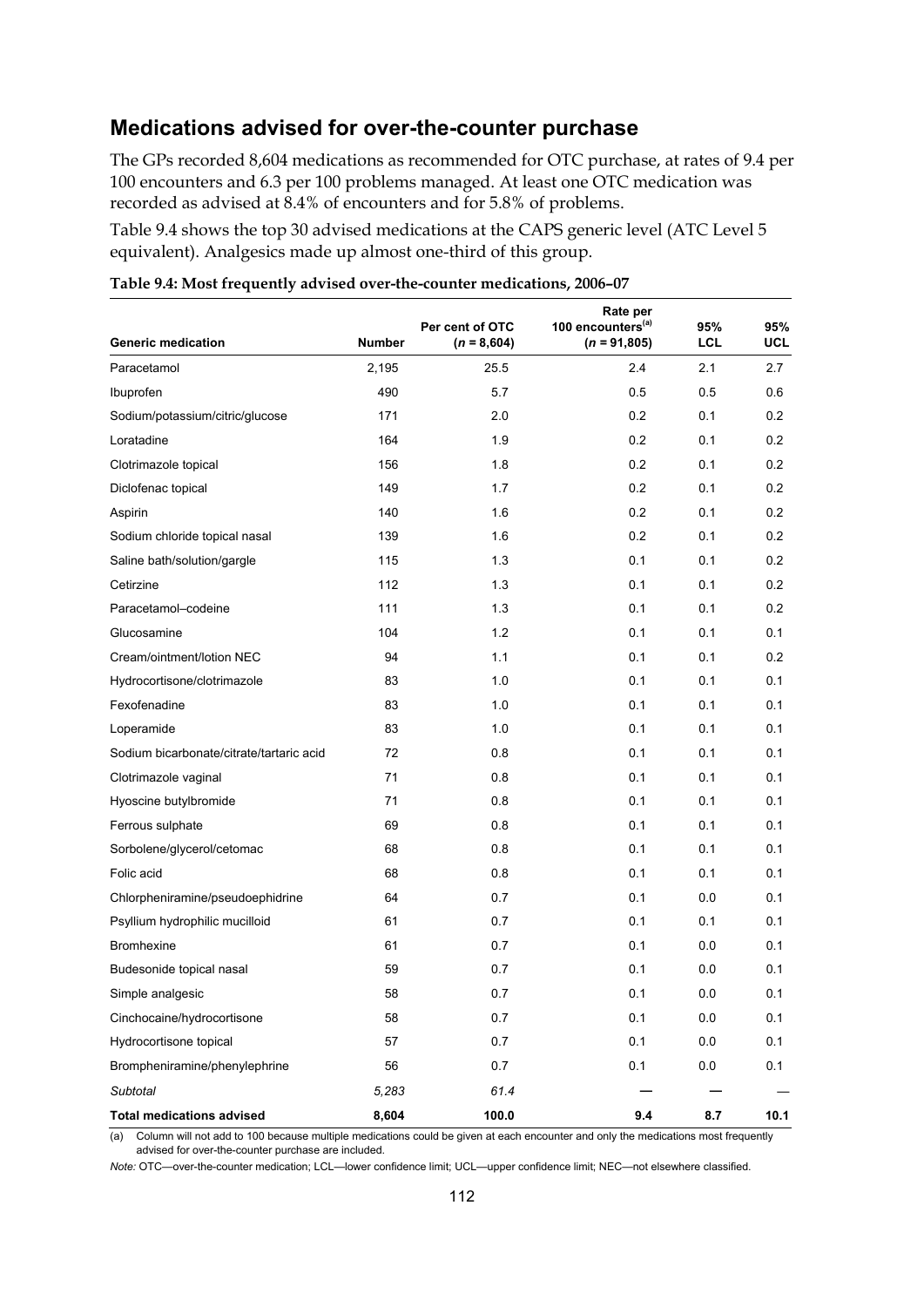# **9.2 Changes over time, 1998–99 to 2006–07**

Changes in medication rates (including prescribed, GP-provided and OTC advised) demonstrate a decrease from 109.7 (95% CI: 107.4–112.0) per 100 encounters in 1998–99 to 101.5 (95% CI: 99.2–103.9) per 100 in 2006–07 (Figure 9.4 and Table 9.5).

It has already been shown that the number of problems managed at encounter did not change over the period (Table 7.9). Therefore, the decrease in medications per 100 encounters is not due to a decrease in the number of problems being managed. Figure 9.5 summarises the changes in total medication rates per 100 problems managed over time.





*Note:* CI—confidence interval; OTC—over-the-counter medication.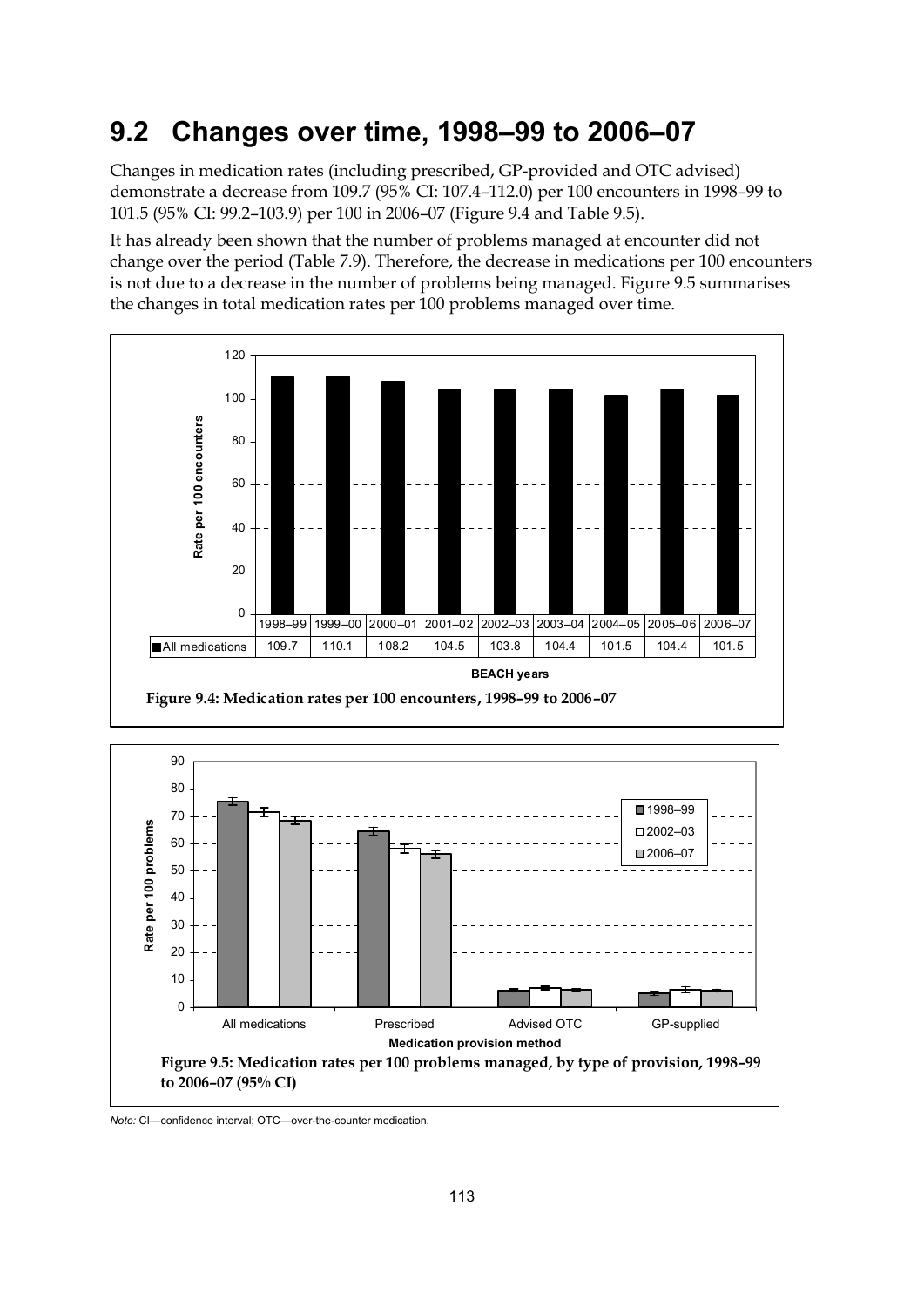# **Prescribed medications**

The rate of prescribed medications fell from 93.6 per 100 encounters in 1998–99 to 83.3 per 100 in 2006–07. This significant decrease in prescription rate means that 10 fewer prescriptions are being written on average for every 100 GP–patient encounters in 2006–07 than 9 years earlier. The extrapolated na onal effect of this change is over 11 million fewer prescriptions given by GPs in 2006–07 than in 1998–99 (Table 9.5). Figure 9.6 shows the change graphically, with the 95% confidence intervals around the estimates. It suggests that the decrease in prescriptions largely occurred between 2000 and 2002, and has stayed steady since that time.



## **Number of repeats ordered**

The pattern of the number of repeat prescriptions recorded by GPs changed between 1998–99 and 2006–07. Table 9.6 shows that there has been a significant increase in the proportion of prescribed medications for which no repeats were ordered (from 29.6%, 95% CI: 27.4–31.9, of prescriptions to 35.2%, 95% CI: 33.7–36.7) and a significant move away from ordering one repeat (from 21.3% to 16.4%) or two repeats (from 18.4% to 16.4%).

There was a significant and large increase in the proportion of prescriptions for which five repeats were recorded. In 1998–99, 25.9% (95% CI: 24.5–27.3) of prescriptions were given five repeats whereas, in 2006–07, 33.0% (95% CI: 31.7–34.4) of prescribed medications had five repeats. This trend was apparent for all prescriptions, not just those for chronic conditions (which make up about one-third of all problems). The change in frequency of recording five repeats is presented graphically in Figure 9.7, for all medications prescribed, and for those prescribed in the management of chronic problems.

#### **Brand versus generic**

The manner in which GPs recorded prescribed medications, whether by brand (proprietary) or by generic (non-proprietary) name, remained stable over time. From 1998–99 to 2006–07 it fluctuated by only 2%, with 85.0% to 87.0% of prescribed medications recorded by brand name (Figure 9.8).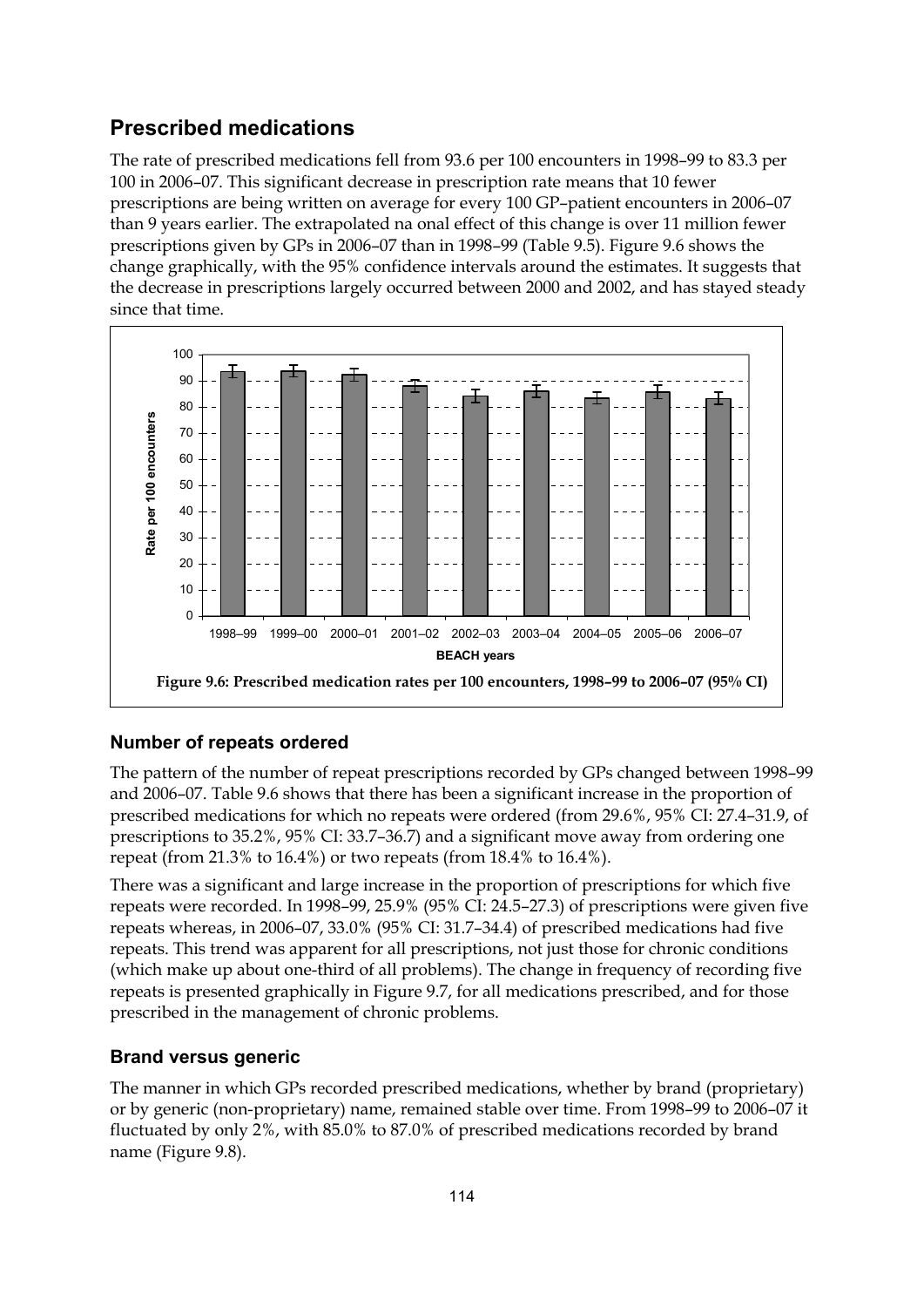

**BEACH years**

**Figure 9.7: Per cent of prescriptions with five repeats for total problems and for chronic problems managed, 1998–99 to 2006–07**



#### **Prescribed medication changes over time—drug groups and generics**

Table 9.7 shows prescribing rates of common drug groups from 1998–99 to 2006–07. The ATC drug group Level 2 has been chosen for the group comparisons over time because it is the most stable level. As new drugs are added to CAPS, which is used to code medications in BEACH, they sometimes have not yet entered the international ATC classification system, and are therefore mapped to a higher ATC group level. When the new ATC code becomes available, the drug is moved from the ATC group code to the new ATC generic code. This means that, in a few cases, comparisons over time at the lower levels of ATC do not give a true picture.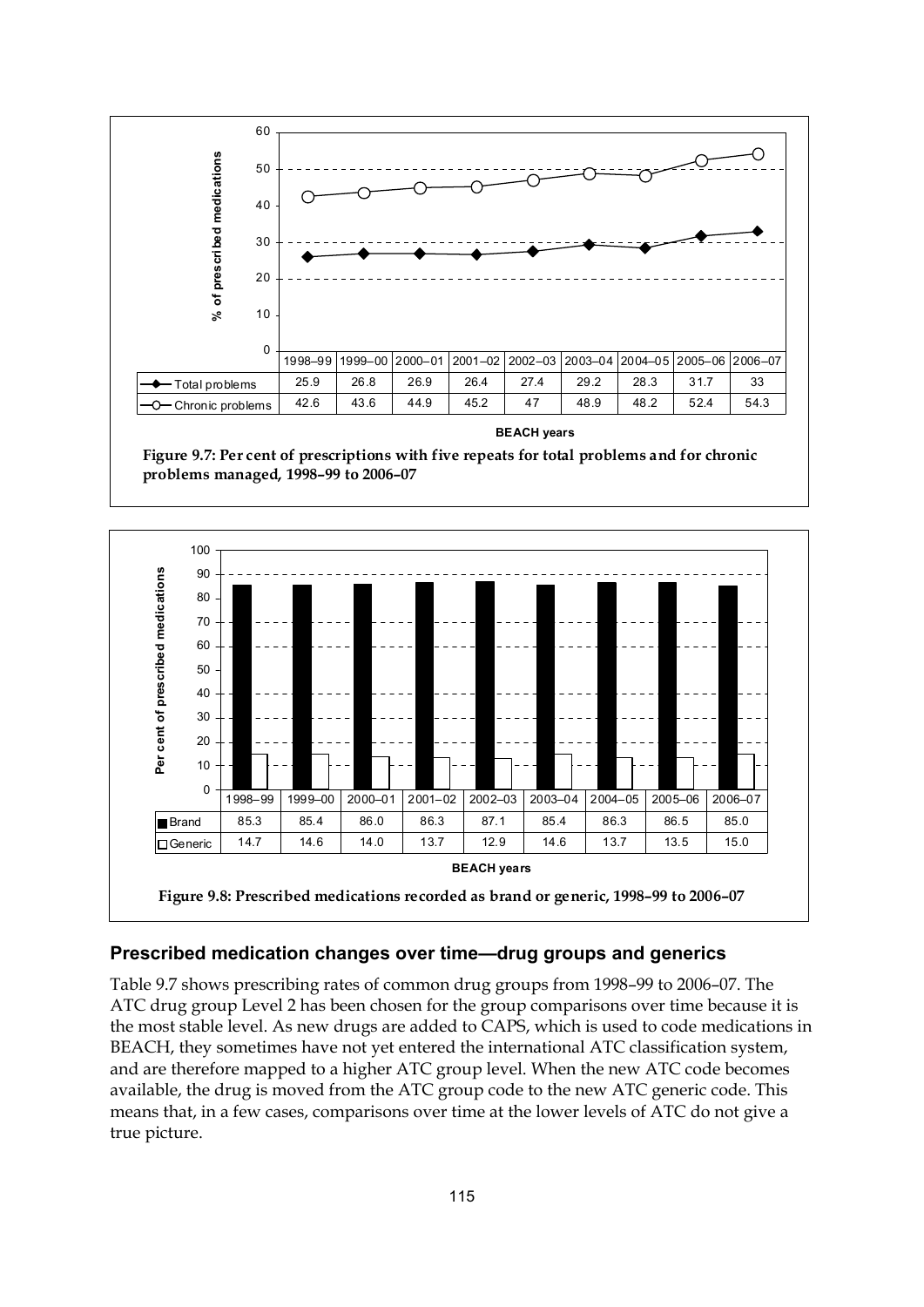Individual generic medications are reported in Table 9.8 according to CAPS, to ensure the most complete and comparable data are available over time. The effects of the measured changes at a national level are also presented in the right-hand column of this table.

The following statistically significant changes in prescribing rates occurred between 1998–99 and 2006–07.

#### **Increases:**

- There was a significant increase in the GP prescribing rate of agents acting on the renin– angiotensin system (Table 9.7), boosted by increases in perindopril and ramipril, candesartan and irbesartan, and the introduction of the irbesartan–hydrochlorothiazide combination (Table 9.8). These increases overrode the decrease in prescriptions for enalapril maleate. We estimate there were about 2.5 million more GP prescriptions for these drugs in 2006–07 than in 1998–99.
- Psychoanaleptics, most of which are antidepressants, showed a significant increase, equating to an estimated increase of 590,000 prescriptions between 1998–99 and 2006–07.
- Rates of lipid modifying agent prescriptions increased steadily until 2004–05. Since then the increase has been marginal. This equates to 1.5 million more GP prescriptions for lipid modifying agents in 2006–07 than in 1998–99. Atorvastatin alone accounted for an increase of over 1 million prescriptions between those years. Simvastatin showed a marginal increase.
- Drugs for acid-related disorders showed a marginal increase, although there was a significant decrease in prescribing rates of ranitidine since 2001 when some brands became available over the counter.
- Rates of diabetes drugs were consistent with last year's results, which were significantly higher than in the early years of the study. The significant rise in rates of metformin would have been a factor in this result.
- Anti-thrombotic agent prescribing rates have more than doubled over the period. A significant rise in rates of warfarin prescribing contributed to this result.
- Prescribing rates of thyroid therapy, almost all of which is thyroxine, increased significantly from the rates recorded during the first 5 years of the study.
- Some individual medications have shown significant changes although the drug groups to which they belong have not demonstrated significant change. There was only marginal movement in the prescribing rates of the analgesic group, but tramadol (with the advent of slow-release presentations*)* and oxycodone increased significantly since the early years of the study. While drugs for acid-related disorders showed only a marginal increase, esomeprazole rose significantly since it was first recorded in BEACH in 2002–03.

#### **Decreases:**

- Systemic antibacterials decreased across the period, indicating that 3 million fewer prescriptions for these drugs were provided by GPs nationally in 2006–07 than in 1998–99. Cefaclor, doxycycline and erythromycin were commonly prescribed antibacterials prescribed significantly less often.
- Drugs for obstructive airway diseases showed a significant decrease in prescribing rates, with an extrapolated 2.6 million fewer prescriptions at the end of the study period than at the beginning. Decreases in salbutamol, budesonide and beclomethasone contributed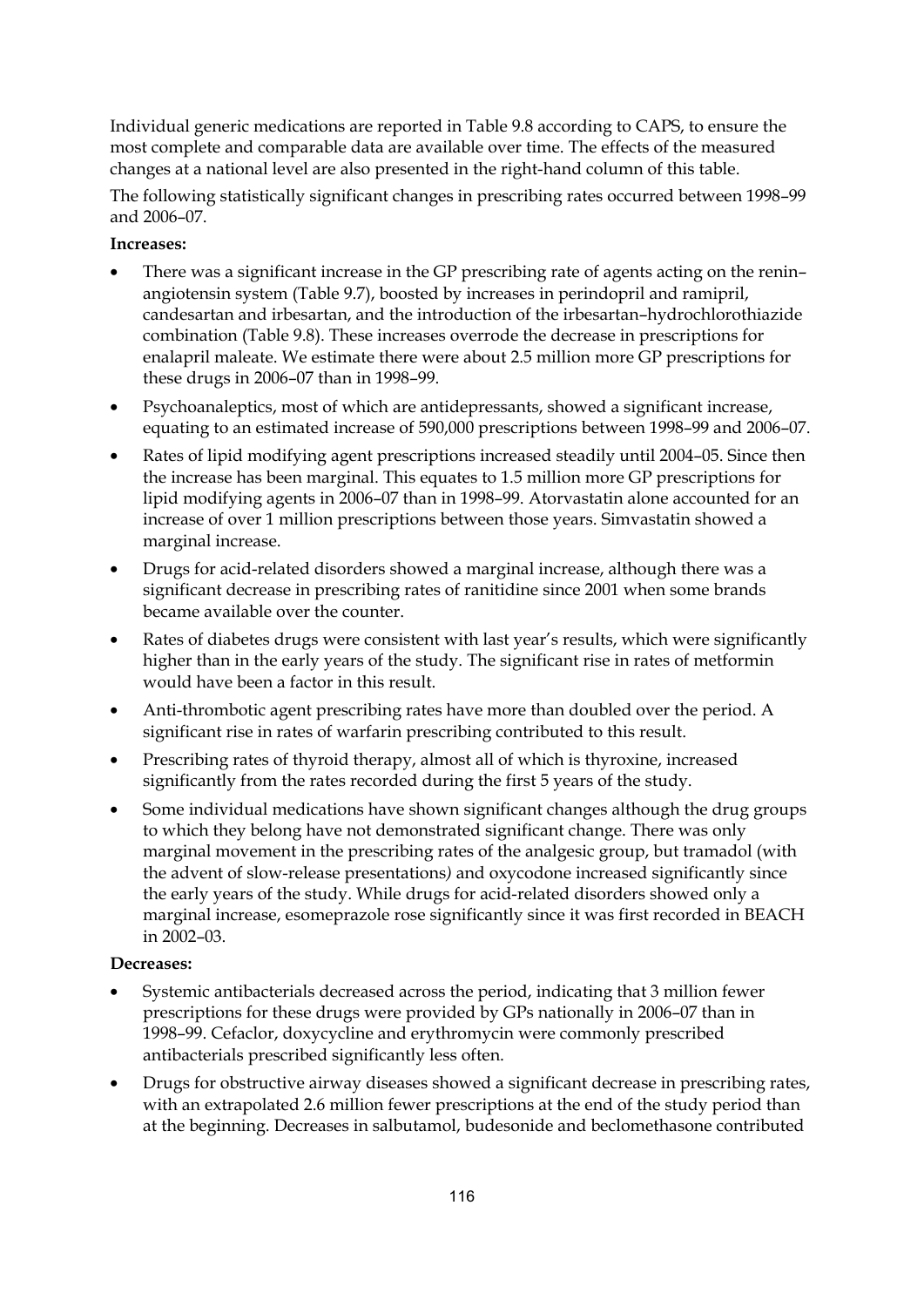to this result, while prescriptions for the combination fluticasone–salmeterol increased significantly since its entry onto the market.

- Prescribing rates of anti-inflammatory and antirheumatic drugs acting on the musculoskeletal system were significantly lower in 2006–07 than in all other years. The peak in prescribing rates of these medications can be seen between 2000 and 2002. Prescriptions for the non-steroid anti-inflammatory drug meloxicam increased significantly since its introduction in 2001–02, although it has decreased marginally since last year. Rates of naproxen prescribing showed a significant decrease between 1998–99 and 2000–01, although rates have been stable over the past 5 years.
- Sex hormone prescription rates have levelled over the past 2 years but still show an estimated 950,000 decrease in prescriptions in 2006–07 compared with the early years of the study. The marginal decrease in rates of the levonorgestrel–ethyloestradiol combination contributed to this result.
- Calcium channel blocker prescribing rates decreased between 1998–99 and 2006–07. The significant decrease can first be seen in 2001–02.
- The decrease in vaccine rates reflects the move towards combined vaccinations, particularly in the case of childhood immunisations. However, the decline in prescribing rates of influenza vaccine has contributed to this result and is linked to an increase in the recording of influenza vaccine as a GP-supplied medication (see Medications supplied by GPs section below).
- Prescribing rates of diuretics and the most commonly recorded diuretic, frusemide, have levelled over the past 3 years. Present rates are significantly lower than they were in the early years of BEACH, before the advent of diuretic–cardiovascular drug combinations.
- Cardiac therapy (glycosides, other stimulants and anti-arrythmics) prescribing rates follow a similar pattern to diuretics, with an estimated 940,000 fewer prescriptions in 2006–07 than in 1998–99.
- Drugs for functional gastrointestinal disorders (anti-spasmodics and propulsives) decreased significantly in prescribing rates. A number of the medications in this group are no longer on the market.
- Rates of medications from the topical nasal group halved between 1998–88 and 2006–07. Topical nasal budesonide was a factor in this change, with significantly lower rates from 2001 onwards, when a lower dose brand became available over the counter.
- Again, there were changes in individual medication rates although the corresponding drug groups did not demonstrate change. Paracetamol and paracetamol–codeine were prescribed significantly less often from the middle years of the study onwards. These decreases were balanced by the significant rise in rates of tramadol and oxycodone, resulting in overall prescribing rates for analgesics remaining fairly steady.
- Although psycholeptics did not demonstrate significant change, prescriptions for temazepam decreased significantly compared with the first 3 years of the study.

#### **Discussion**

These data demonstrate that GPs are providing prescriptions for medications significantly less often than they did in earlier years of this study, and the decrease is considerable.

Data from the PBS suggest that, after previous annual increases in prescriptions dispensed and claimed through the PBS, a relative decrease in volume has occurred. In the 6 months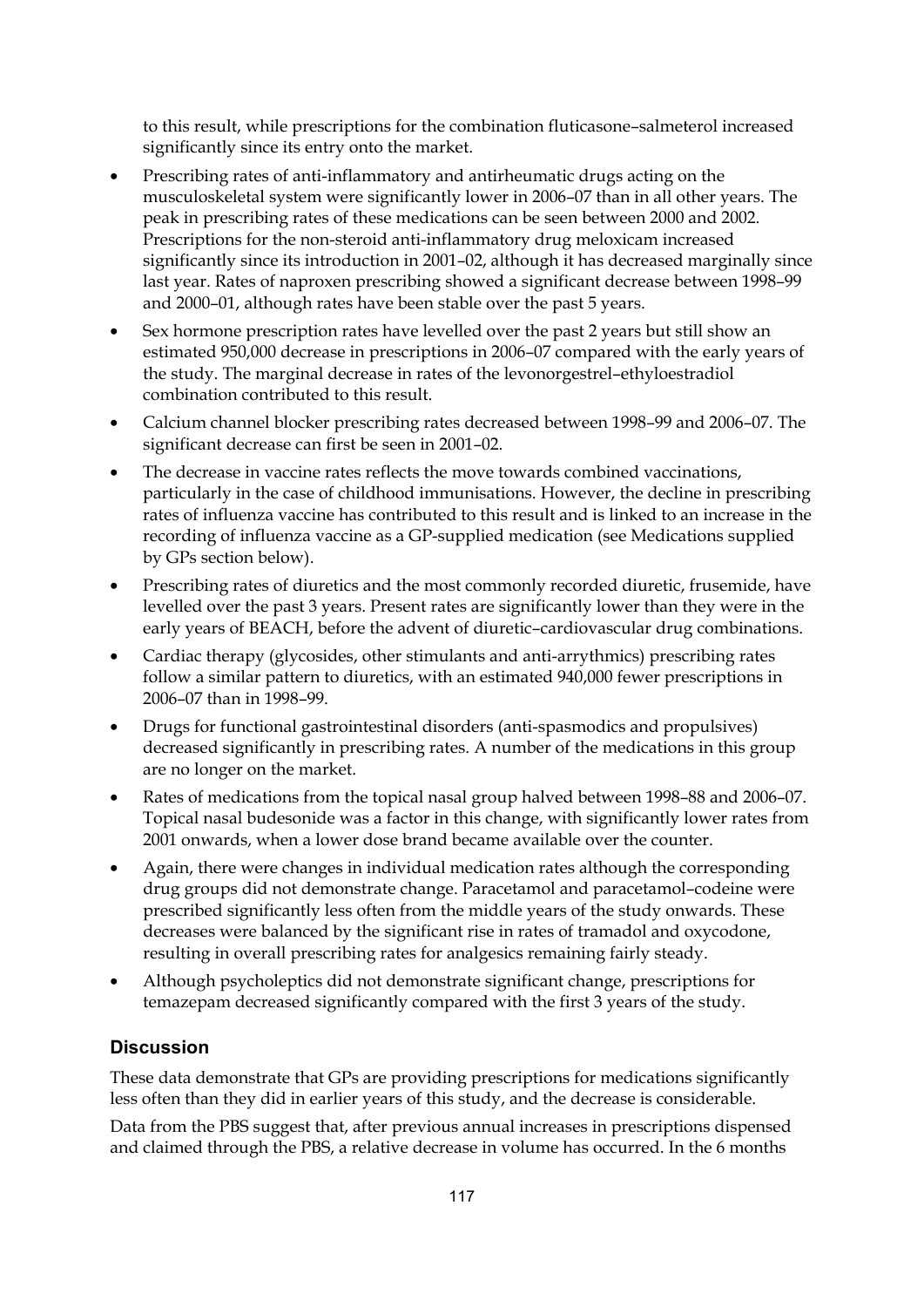July–December 2004, there were 88.78 million dispensed medications claimed from the PBS. In the same period in 2005, 86.99 million were claimed (1.8 million fewer).59

PBS prescriptions are counted each time the medication is dispensed—but only if the medication is covered by PBS subsidy. Annual increases in patient co-payments for PBS prescriptions, (particularly the increase from \$23.70 to \$28.60 in January, 2005), mean that fewer medications 'qualify' for PBS payment because they fall under the payment threshold. The co-payment now stands at \$30.70. A policy was introduced in 2005 to raise the Safety Net threshold each year from 2006 to 2009 in an effort to achieve savings to the PBS. In 2006, the Safety Net allowed co-payments to be reduced or waived for families who exceeded \$960.10 (general) and \$239.20 (concession) in PBS-subsidised medications annually. In 2007, the amounts were \$1,059.00 and \$274.40 respectively.60 These increases mean that fewer people will reach the Safety Net Threshold, and gain access to the PBS for medications costing less than the payment threshold (currently \$30.70).

With fewer medications qualifying for PBS coverage and the new Safety Net thresholds being harder to attain the above decrease in PBS claims is not surprising. However, changes in co-payments should not result in a decreased number of prescriptions being given by GPs, unless (as others suggest) the higher co-payment is considered a deterrent by the patient and/or GP.61,62

BEACH results show there are other factors possibly contributing to the decrease in GP prescribing rate.

- The tendency among GPs when ordering repeats to order higher numbers of them would reduce the frequency of prescriptions given to patients (see Table 9.6 and Figure 9.7), so that a new prescription is provided at fewer of the patient's attendances through the year. This would result in fewer prescriptions per 100 encounters and could explain some of the decrease in prescription rates in BEACH. However, this in itself would not generate a decrease in the number of times the medication was dispensed and counted in the PBS. For example, two visits per year at which a patient received one prescription with five repeats, and three visits a year where the patient received one prescription with three repeats would both generate 12 dispensing occurrences.
- The increased number of combination products available, for example antihypertensives with diuretics, would reduce the number of prescriptions required for those component medications.
- The movement of medications from prescribed to over-the-counter availability could also influence total prescriptions provided. As an example, Figure 9.9 shows the decrease in prescribing rates of ranitidine after some brands became available over the counter in 2000.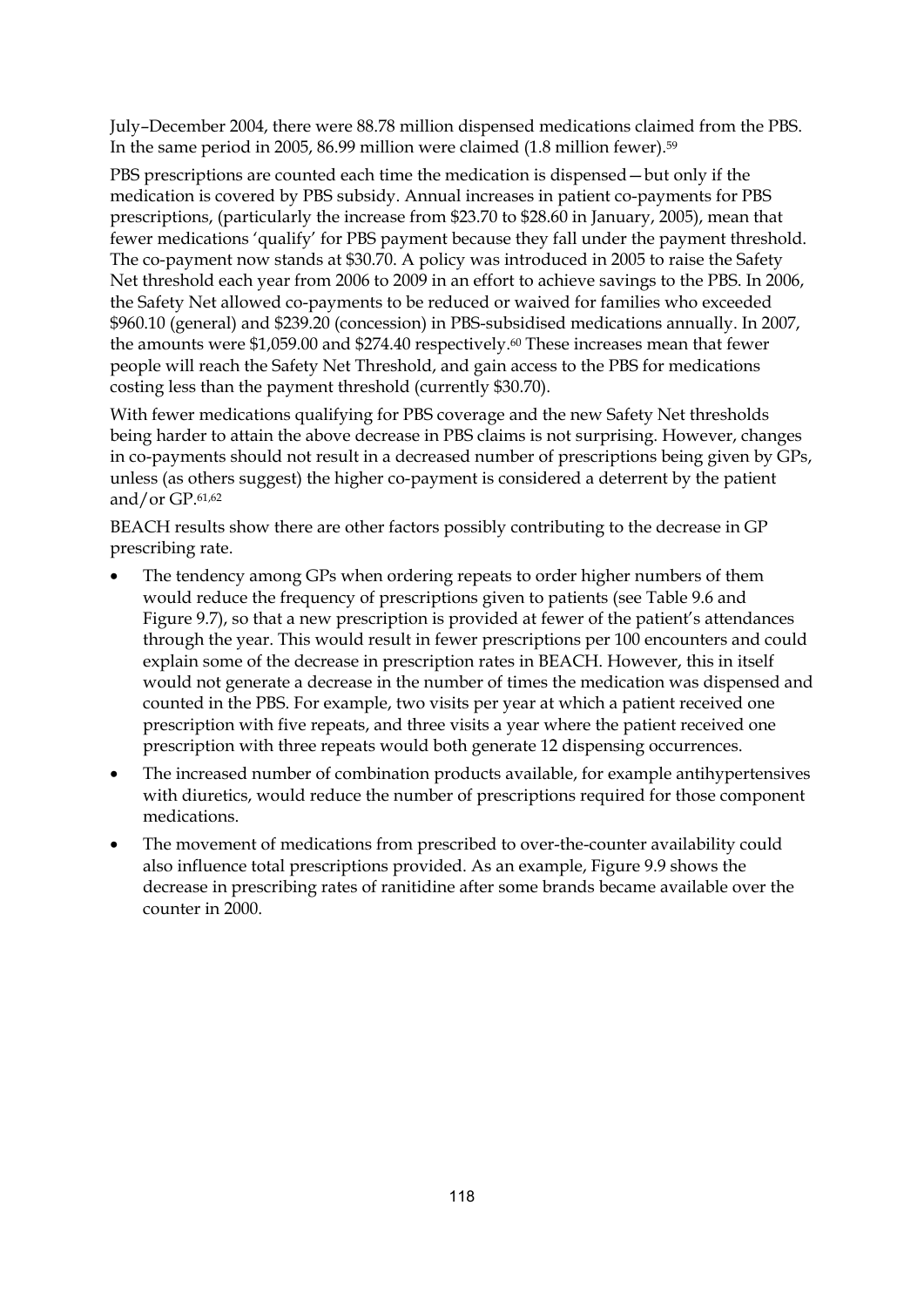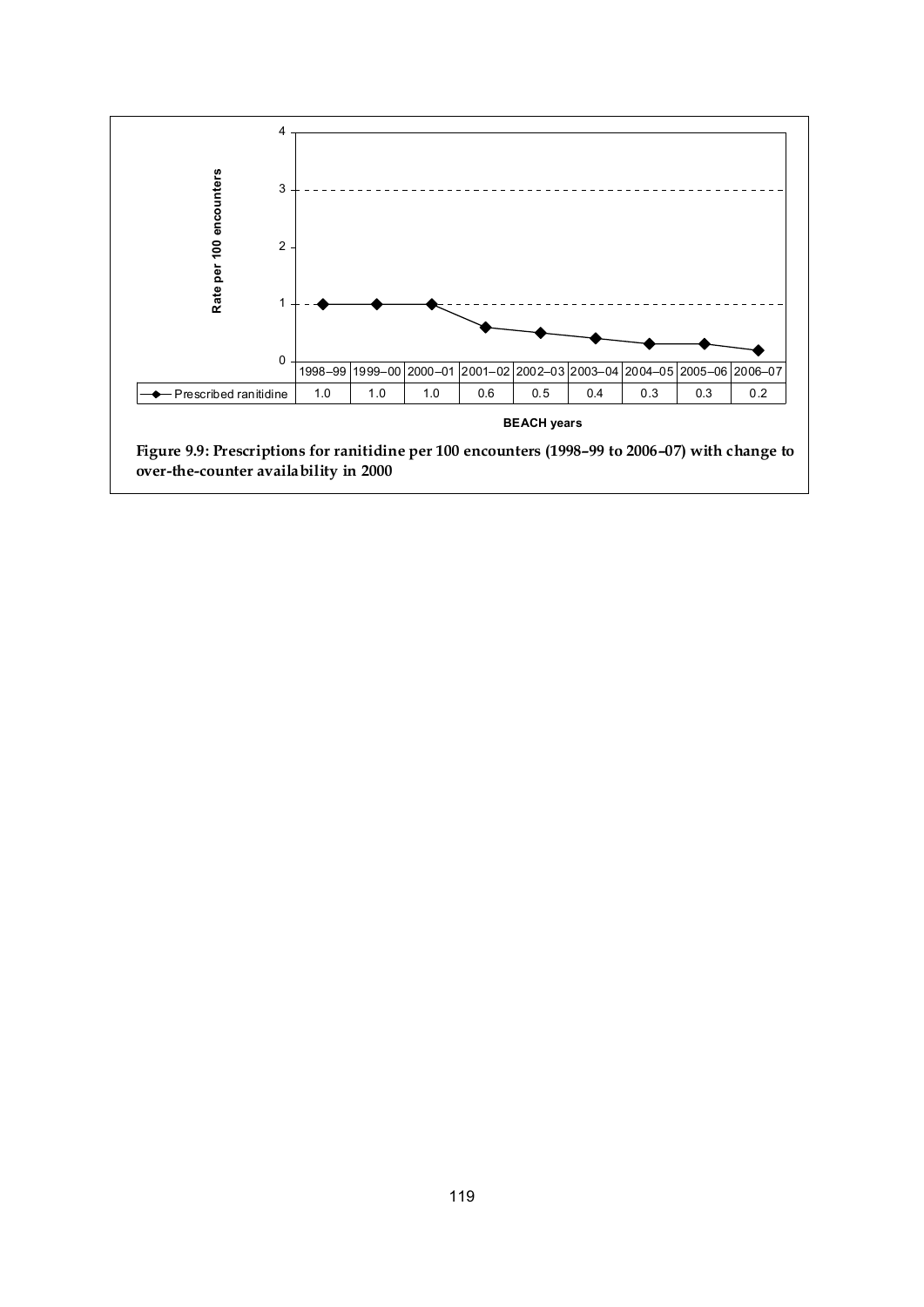|                          | Rate per 100 encounters (95% CI) |                            |                            |                            |                         |                            |                           |                            |                           |   | Change <sup>(a)</sup> |
|--------------------------|----------------------------------|----------------------------|----------------------------|----------------------------|-------------------------|----------------------------|---------------------------|----------------------------|---------------------------|---|-----------------------|
|                          | 1998-99                          | 1999-00                    | 2000-01                    | $2001 - 02$                | $2002 - 03$             | 2003-04                    | 2004-05                   | 2005-06                    | 2006-07                   | ∧ |                       |
|                          | $(n = 96,901)$                   | $(n = 104, 856)$           | $(n = 99, 307)$            | $(n = 96,973)$             | $(n = 100, 987)$        | $(n = 98, 877)$            | $(n = 94, 386)$           | $(n = 101,993)$            | $(n = 91,805)$            |   | (000)                 |
| Prescribed               | 93.6<br>$(91.2 - 96.1)$          | 93.8<br>$(91.5 - 96.2)$    | 92.3<br>$(89.9 - 94.7)$    | 88.0<br>$(85.6 - 90.4)$    | 84.3<br>$(81.8 - 86.9)$ | 86.0<br>$(83.6 - 88.5)$    | 83.4<br>$(81.2 - 85.5)$   | 85.8<br>$(83.3 - 88.4)$    | 83.3<br>$(81.0 - 85.5)$   | ₩ | $-11,210$             |
| GP-supplied              | 7.3<br>$(6.5 - 8.1)$             | 6.9<br>$(6.0 - 7.7)$       | 6.9<br>$(5.9 - 7.9)$       | 7.6<br>$(6.6 - 8.7)$       | 9.3<br>$(8.0 - 10.6)$   | 8.6<br>$(7.6 - 9.6)$       | 8.1<br>$(7.3 - 8.8)$      | 8.8<br>$(8.2 - 9.5)$       | 8.9<br>$(8.2 - 9.6)$      | ^ | $+1,590$              |
| OTC advised              | 8.8<br>$(8.1 - 9.5)$             | 9.4<br>$(8.7 - 10.1)$      | 9.0<br>$(8.2 - 9.7)$       | 8.9<br>$(8.2 - 9.6)$       | 10.2<br>$(9.3 - 11.1)$  | 9.8<br>$(9.0 - 10.5)$      | 10.1<br>$(9.2 - 10.9)$    | 9.8<br>$(9.0 - 10.5)$      | 9.4<br>$(8.7 - 10.1)$     |   |                       |
| <b>Total medications</b> | 109.7<br>$(107.4 - 112.0)$       | 110.1<br>$(107.8 - 112.4)$ | 108.2<br>$(105.7 - 110.6)$ | 104.5<br>$(102.2 - 106.9)$ | 103.8<br>(101.4–106.2)  | 104.4<br>$(102.1 - 106.7)$ | 101.5<br>$(99.3 - 103.8)$ | 104.4<br>$(101.8 - 107.0)$ | 101.5<br>$(99.2 - 103.9)$ | ₩ | $-9,200$              |

**Table 9.5: Rates of medications prescribed, advised for over-the-counter purchase, supplied, summary of annual results, BEACH, 1998–99 to 2006–07** 

**Table 9.6: Number of repeats for prescribed medications, summary of annual results, BEACH, 1998–99 to 2006–07** 

|                       | Rate per 100 prescriptions (95% CI) |                         |                         |                         |                         |                         |                         |                         |                         |   |
|-----------------------|-------------------------------------|-------------------------|-------------------------|-------------------------|-------------------------|-------------------------|-------------------------|-------------------------|-------------------------|---|
|                       | 1998-99                             | 1999-00                 | 2000-01                 | $2001 - 02$             | 2002-03                 | 2003-04                 | 2004-05                 | 2005-06                 | 2006-07                 | ↑ |
|                       | $(n = 96,901)$                      | $(n = 104, 856)$        | $(n = 99, 307)$         | $(n = 96,973)$          | $(n = 100, 987)$        | $(n = 98, 877)$         | $(n = 94, 386)$         | $(n = 101,993)$         | $(n = 91,805)$          | ↓ |
| No repeats            | 29.6<br>$(27.4 - 31.9)$             | 31.9<br>$(30.2 - 33.7)$ | 33.0<br>$(31.2 - 34.8)$ | 38.3<br>$(36.7 - 39.4)$ | 38.0<br>$(36.4 - 39.6)$ | 37.8<br>$(36.2 - 39.3)$ | 38.5<br>$(36.8 - 40.2)$ | 35.9<br>$(34.4 - 37.5)$ | 35.2<br>$(33.7 - 36.7)$ | ↑ |
| One repeat            | 21.3<br>$(20.2 - 22.3)$             | 20.4<br>$(19.5 - 21.3)$ | 20.3<br>$(19.3 - 21.4)$ | 17.6<br>$(16.8 - 18.3)$ | 17.7<br>$(16.8 - 18.6)$ | 16.6<br>$(15.8 - 17.3)$ | 17.6<br>$(16.7 - 18.4)$ | 17.6<br>$(16.8 - 18.4)$ | 16.4<br>$(15.6 - 17.1)$ | ↓ |
| Two repeats           | 18.4<br>$(17.1 - 19.7)$             | 16.3<br>$(15.2 - 17.4)$ | 15.2<br>$(14.1 - 16.3)$ | 13.1<br>$(12.3 - 14.0)$ | 12.0<br>$(11.0 - 13.0)$ | 11.4<br>$(10.6 - 12.1)$ | 10.6<br>$(10.0 - 11.3)$ | 10.1<br>$(9.4 - 10.9)$  | 10.5<br>$(9.6 - 11.4)$  | ↓ |
| Three or four repeats | 4.5<br>$(4.0 - 4.9)$                | 4.3<br>$(3.7 - 4.8)$    | 4.4<br>$(4.0 - 4.8)$    | 4.5<br>$(4.1 - 4.9)$    | 4.8<br>$(4.4 - 5.1)$    | 5.0<br>$(4.7 - 5.4)$    | 4.8<br>$(4.4 - 5.2)$    | 4.5<br>$(3.8 - 5.2)$    | 4.8<br>$(4.3 - 5.3)$    |   |
| Five repeats          | 25.9<br>$(24.5 - 27.3)$             | 26.8<br>$(25.3 - 28.3)$ | 26.9<br>$(25.6 - 28.2)$ | 26.4<br>$(25.2 - 27.7)$ | 27.4<br>$(26.0 - 28.7)$ | 29.2<br>$(27.9 - 30.4)$ | 28.3<br>$(27.0 - 29.6)$ | 31.7<br>$(30.3 - 33.1)$ | 33.0<br>$(31.7 - 34.4)$ | ↑ |
| Six or more repeats   | 0.3<br>$(0.2 - 0.4)$                | 0.3<br>$(0.0 - 0.6)$    | 0.1<br>$(0.1 - 0.2)$    | 0.0<br>$(0.0 - 0.0)$    | 0.2<br>$(0.1 - 0.2)$    | 0.1<br>$(0.1 - 0.2)$    | 0.2<br>$(0.1 - 0.3)$    | 0.1<br>$(0.1 - 0.2)$    | 0.1<br>$(0.1 - 0.2)$    | ↓ |

(a) The direction and type of change from 1998–99 to 2006–07 is indicated for each variable: ↑ Vindicates a statistically significant change, ↑ Vindicates a marginal change, and — indicates there was no change. Statistically significant linear changes have been extrapolated to estimate the national average annual change and are reported in thousands in the far right column.

*Note:* Missing data removed. Rates are reported to one decimal place, a rate of 0.0 indicates that the rate is < 0.05 per 100 prescriptions. CI—confidence interval; OTC—over the counter medication.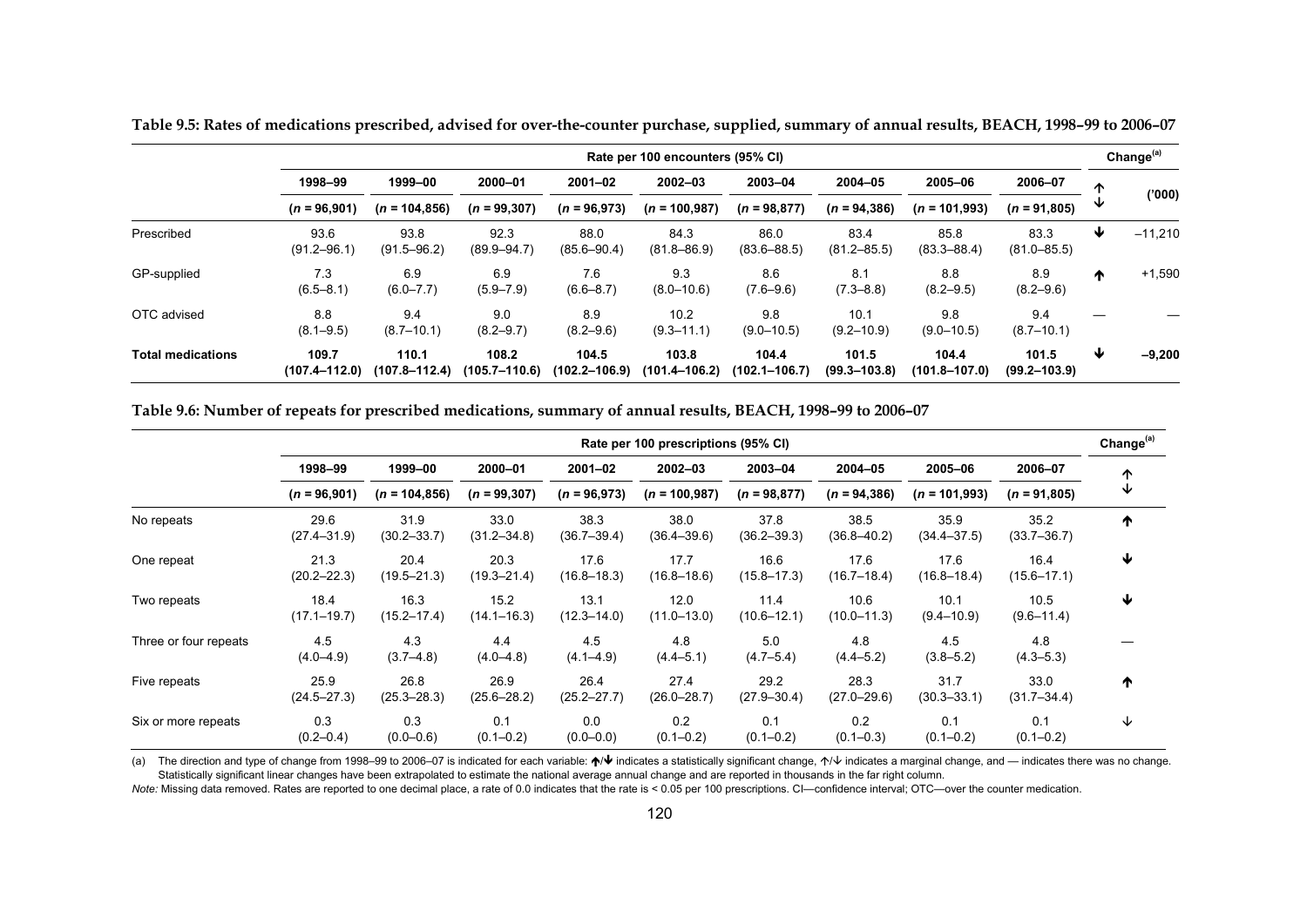|                                                         | Rate per 100 encounters <sup>(a)</sup> (95% CI) |                         |                         |                         |                         |                         |                          |                         |                         |   |          |
|---------------------------------------------------------|-------------------------------------------------|-------------------------|-------------------------|-------------------------|-------------------------|-------------------------|--------------------------|-------------------------|-------------------------|---|----------|
|                                                         | 1998-99                                         | 1999-00                 | 2000-01                 | $2001 - 02$             | 2002-03                 | 2003-04                 | 2004-05                  | 2005-06                 | 2006-07                 |   |          |
| <b>ATC Level 2</b>                                      | $(n = 96,901)$                                  | $(n = 104, 856)$        | $(n = 99, 307)$         | $(n = 96,973)$          | $(n = 100, 987)$        | $(n = 98, 877)$         | $(n = 94, 386)$          | $(n = 101,993)$         | $(n = 91,805)$          | ↓ | (000)'   |
| Antibacterials for systemic<br>use                      | 16.8<br>$(16.2 - 17.4)$                         | 15.7<br>$(15.2 - 16.3)$ | 15.4<br>$(14.8 - 16.0)$ | 13.9<br>$(13.4 - 14.4)$ | 13.3<br>$(12.8 - 13.9)$ | 13.6<br>$(13.1 - 14.2)$ | 14.0<br>$(13.5 - 14.6)$  | 14.6<br>$(14.0 - 15.2)$ | 14.0<br>$(13.4 - 14.5)$ | ₩ | $-3,000$ |
| Analgesics                                              | 9.5<br>$(9.0 - 10.1)$                           | 9.6<br>$(9.1 - 10.2)$   | 8.9<br>$(8.4 - 9.4)$    | 8.5<br>$(8.1 - 9.0)$    | 8.5<br>$(8.0 - 9.1)$    | 8.5<br>$(8.0 - 9.0)$    | 8.3<br>$(7.8 - 8.7)$     | 9.0<br>$(8.4 - 9.5)$    | 8.6<br>$(8.1 - 9.0)$    | ş |          |
| Agents acting on the<br>renin-angiotensin system        | 4.0<br>$(3.8 - 4.3)$                            | 4.1<br>$(3.8 - 4.3)$    | 4.6<br>$(4.3 - 4.8)$    | 5.0<br>$(4.7 - 5.3)$    | 4.9<br>$(4.6 - 5.2)$    | 5.5<br>$(5.1 - 5.8)$    | 5.5<br>$(5.2 - 5.8)$     | 6.1<br>$(5.7 - 6.5)$    | 6.5<br>$(6.1 - 6.9)$    | ♠ | $+2,540$ |
| Psycholeptics                                           | 5.4<br>$(5.1 - 5.7)$                            | 5.4<br>$(5.0 - 5.7)$    | 5.2<br>$(4.9 - 5.5)$    | 5.1<br>$(4.8 - 5.5)$    | 4.7<br>$(4.4 - 5.0)$    | 5.0<br>$(4.7 - 5.4)$    | 4.9<br>$(4.6 - 5.2)$     | 5.0<br>$(4.6 - 5.3)$    | 4.8<br>$(4.5 - 5.2)$    |   |          |
| Drugs for obstructive<br>airway diseases                | 6.3<br>$(5.9 - 6.6)$                            | 6.6<br>$(6.1 - 7.0)$    | 5.6<br>$(5.2 - 5.9)$    | 5.1<br>$(4.8 - 5.5)$    | 4.6<br>$(4.3 - 4.9)$    | 4.1<br>$(3.9 - 4.4)$    | 3.8<br>$(3.6 - 4.1)$     | 3.9<br>$(3.6 - 4.1)$    | 3.8<br>$(3.5 - 4.0)$    | ₩ | $-2,610$ |
| Anti-inflammatory and<br>antirheumatic products         | 45<br>$(4.3 - 4.8)$                             | 4.6<br>$(4.4 - 4.9)$    | 5.8<br>$(5.5 - 6.0)$    | 5.3<br>$(5.1 - 5.6)$    | 4.8<br>$(4.6 - 5.1)$    | 4.8<br>$(4.5 - 5.0)$    | 4.5<br>$(4.2 - 4.7)$     | 3.9<br>$(3.7 - 4.2)$    | 3.6<br>$(3.3 - 3.7)$    | ↓ | $-960$   |
| Psychoanaleptics                                        | 2.9<br>$(2.7 - 3.1)$                            | 3.0<br>$(2.8 - 3.1)$    | 3.1<br>$(2.9 - 3.3)$    | 3.0<br>$(2.8 - 3.2)$    | 3.0<br>$(2.8 - 3.2)$    | 3.3<br>$(3.1 - 3.5)$    | 3.1<br>$(3.0 - 3.3)$     | 3.3<br>$(3.1 - 3.5)$    | 3.5<br>$(3.3 - 3.7)$    | ᠰ | $+600$   |
| Serum lipid reducing<br>agents                          | 1.9<br>$(1.8 - 2.1)$                            | 2.2<br>$(2.0 - 2.4)$    | 2.4<br>$(2.2 - 2.5)$    | 2.4<br>$(2.3 - 2.6)$    | 2.4<br>$(2.2 - 2.6)$    | 2.8<br>$(2.6 - 3.0)$    | $3.0\,$<br>$(2.8 - 3.2)$ | 3.3<br>$(3.0 - 3.6)$    | 3.4<br>$(3.2 - 3.7)$    | ₼ | $+1,530$ |
| Drugs for acid-related<br>disorders                     | 2.6<br>$(2.5 - 2.8)$                            | 2.6<br>$(2.4 - 2.8)$    | 2.4<br>$(2.2 - 2.5)$    | 2.5<br>$(2.4 - 2.7)$    | 2.5<br>$(2.4 - 2.7)$    | 2.9<br>$(2.7 - 3.0)$    | 2.7<br>$(2.5 - 2.9)$     | 3.1<br>$(2.9 - 3.2)$    | 3.0<br>$(2.8 - 3.2)$    | ↑ | $+390$   |
| Sex hormones and<br>modulators of the genital<br>system | 3.9<br>$(3.7 - 4.2)$                            | 3.9<br>$(3.7 - 4.1)$    | 3.9<br>$(3.7 - 4.1)$    | 3.8<br>$(3.6 - 4.0)$    | 3.7<br>$(3.5 - 3.9)$    | 3.5<br>$(3.3 - 3.7)$    | 3.1<br>$(2.9 - 3.3)$     | 3.0<br>$(2.8 - 3.2)$    | 3.0<br>$(2.7 - 3.3)$    | ↓ | $-950$   |
| Corticosteroids,<br>dermatological<br>preparations      | 2.8<br>$(2.7 - 3.0)$                            | 2.8<br>$(2.7 - 3.0)$    | 3.1<br>$(2.8 - 3.3)$    | 2.8<br>$(2.7 - 3.0)$    | 2.6<br>$(2.5 - 2.8)$    | 2.6<br>$(2.4 - 2.7)$    | 2.8<br>$(2.6 - 2.9)$     | 2.5<br>$(2.4 - 2.7)$    | 2.6<br>$(2.4 - 2.8)$    |   |          |
| Drugs used in diabetes                                  | 1.8<br>$(1.6 - 2.0)$                            | 1.8<br>$(1.6 - 2.0)$    | 2.0<br>$(1.8 - 2.2)$    | 2.2<br>$(2.0 - 2.4)$    | 1.9<br>$(1.7 - 2.1)$    | 2.2<br>$(2.0 - 2.4)$    | 2.1<br>$(1.9 - 2.2)$     | 2.5<br>$(2.2 - 2.7)$    | 2.4<br>$(2.2 - 2.6)$    | ♠ | $+600$   |

**Table 9.7: Distribution of prescribed medications by ATC Level 2, summary of annual results, BEACH, 1998–99 to 2006–07**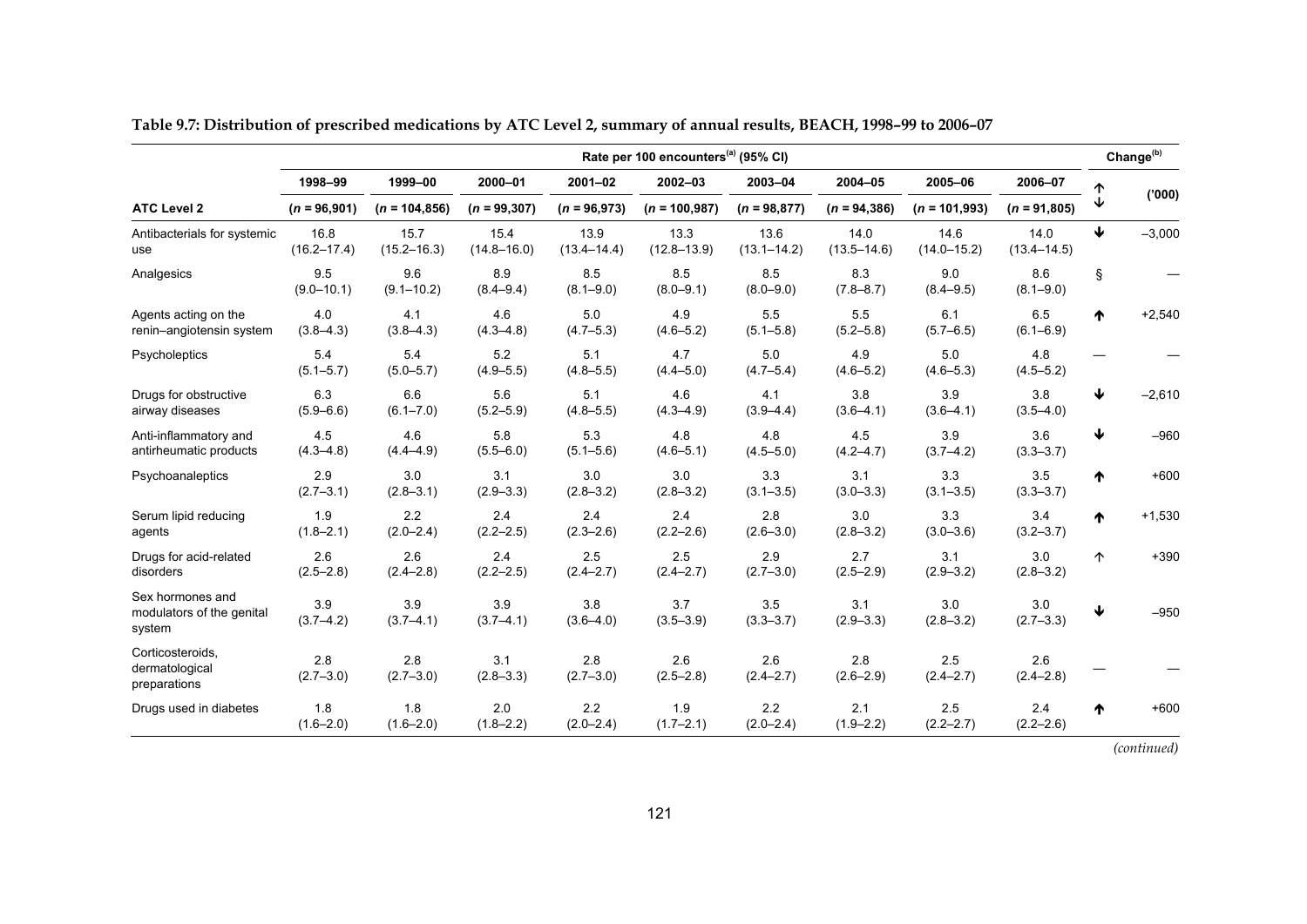| Rate per 100 encounters <sup>(a)</sup> (95% CI)         |                         |                         |                         |                         |                         |                         |                         |                         |                         | Change <sup>(b)</sup> |           |
|---------------------------------------------------------|-------------------------|-------------------------|-------------------------|-------------------------|-------------------------|-------------------------|-------------------------|-------------------------|-------------------------|-----------------------|-----------|
|                                                         | 1998-99                 | 1999-00                 | 2000-01                 | $2001 - 02$             | 2002-03                 | 2003-04                 | 2004-05                 | 2005-06                 | 2006-07                 | ኍ                     |           |
| <b>ATC Level 2</b>                                      | $(n = 96,901)$          | $(n = 104, 856)$        | $(n = 99, 307)$         | $(n = 96,973)$          | $(n = 100, 987)$        | $(n = 98, 877)$         | $(n = 94, 386)$         | $(n = 101,993)$         | $(n = 91,805)$          |                       | (000)'    |
| Calcium channel blockers                                | 2.7<br>$(2.5 - 2.9)$    | 2.5<br>$(2.3 - 2.7)$    | 2.3<br>$(2.1 - 2.5)$    | 2.2<br>$(2.0 - 2.4)$    | 2.0<br>$(1.8 - 2.1)$    | 2.2<br>$(2.0 - 2.3)$    | 2.0<br>$(1.8 - 2.1)$    | 2.2<br>$(2.0 - 2.4)$    | 2.1<br>$(2.0 - 2.3)$    | ↓                     | $-640$    |
| Beta-blocking agents                                    | 1.8<br>$(1.7 - 2.0)$    | 1.9<br>$(1.7 - 2.1)$    | 1.7<br>$(1.5 - 1.8)$    | 1.8<br>$(1.6 - 1.9)$    | 1.6<br>$(1.5 - 1.7)$    | 1.8<br>$(1.7 - 2.0)$    | 1.7<br>$(1.5 - 1.8)$    | 1.9<br>$(1.8 - 2.1)$    | 1.8<br>$(1.7 - 2.0)$    |                       |           |
| Vaccines                                                | 3.8<br>$(3.3 - 4.2)$    | 4.2<br>$(3.8 - 4.6)$    | 3.8<br>$(3.5 - 4.2)$    | 3.9<br>$(3.5 - 4.2)$    | 4.2<br>$(3.8 - 4.5)$    | 3.3<br>$(3.0 - 3.6)$    | 2.9<br>$(2.6 - 3.3)$    | 2.5<br>$(2.2 - 2.8)$    | 1.7<br>$(1.5 - 1.9)$    | ₩                     | $-2,190$  |
| Ophthalmologicals                                       | 1.7<br>$(1.6 - 1.8)$    | 1.7<br>$(1.6 - 1.8)$    | 1.6<br>$(1.5 - 1.7)$    | 1.5<br>$(1.4 - 1.6)$    | 1.6<br>$(1.5 - 1.7)$    | 1.7<br>$(1.5 - 1.8)$    | 1.7<br>$(1.6 - 1.8)$    | 1.9<br>$(1.7 - 2.0)$    | 1.7<br>$(1.6 - 1.8)$    |                       |           |
| Anti-thrombotic agents                                  | 0.7<br>$(0.6 - 0.8)$    | 0.8<br>$(0.7 - 0.9)$    | 1.0<br>$(0.9 - 1.1)$    | 1.1<br>$(1.0 - 1.3)$    | 1.1<br>$(1.0 - 1.2)$    | 1.3<br>$(1.2 - 1.4)$    | 1.3<br>$(1.2 - 1.4)$    | 1.3<br>$(1.2 - 1.4)$    | 1.5<br>$(1.3 - 1.6)$    | ᠰ                     | $+820$    |
| <b>Diuretics</b>                                        | 2.3<br>$(2.1 - 2.4)$    | 2.1<br>$(1.9 - 2.3)$    | 1.9<br>$(1.7 - 2.0)$    | 1.7<br>$(1.5 - 1.9)$    | 1.6<br>$(1.4 - 1.7)$    | 1.5<br>$(1.4 - 1.7)$    | 1.4<br>$(1.2 - 1.5)$    | 1.4<br>$(1.3 - 1.5)$    | 1.4<br>$(1.3 - 1.5)$    | ↓                     | $-940$    |
| Corticosteroids for<br>systemic use                     | 1.2<br>$(1.1 - 1.3)$    | 1.4<br>$(1.3 - 1.5)$    | 1.2<br>$(1.1 - 1.3)$    | 1.3<br>$(1.2 - 1.5)$    | 1.1<br>$(1.0 - 1.2)$    | 1.3<br>$(1.1 - 1.4)$    | 1.2<br>$(1.1 - 1.4)$    | 1.3<br>$(1.2 - 1.4)$    | 1.3<br>$(1.2 - 1.5)$    |                       |           |
| Cardiac therapy                                         | 1.7<br>$(1.6 - 1.9)$    | 1.7<br>$(1.5 - 1.8)$    | 1.2<br>$(1.1 - 1.3)$    | 1.2<br>$(1.1 - 1.3)$    | 1.0<br>$(0.8 - 1.1)$    | 1.0<br>$(0.9 - 1.2)$    | 0.8<br>$(0.7 - 0.9)$    | 0.9<br>$(0.8 - 1.0)$    | 0.8<br>$(0.7 - 0.9)$    | ↓                     | $-940$    |
| Drugs used for functional<br>gastrointestinal disorders | 1.0<br>$(0.9 - 1.1)$    | 1.2<br>$(1.1 - 1.3)$    | 1.0<br>$(0.9 - 1.1)$    | 0.9<br>$(0.8 - 1.0)$    | 0.9<br>$(0.8 - 1.0)$    | 1.0<br>$(0.9 - 1.0)$    | 0.7<br>$(0.6 - 0.8)$    | 0.8<br>$(0.7 - 0.9)$    | 0.8<br>$(0.7 - 0.8)$    | ↓                     | $-210$    |
| Thyroid therapy                                         | 0.5<br>$(0.5 - 0.6)$    | 0.5<br>$(0.4 - 0.5)$    | 0.5<br>$(0.5 - 0.6)$    | 0.6<br>$(0.5 - 0.6)$    | 0.6<br>$(0.5 - 0.6)$    | 0.7<br>$(0.6 - 0.7)$    | 0.7<br>$(0.6 - 0.7)$    | 0.7<br>$(0.6 - 0.8)$    | 0.7<br>$(0.7 - 0.8)$    | ♠                     | $+200$    |
| Otologicals                                             | 1.0<br>$(0.9 - 1.1)$    | 0.9<br>$(0.8 - 1.0)$    | 1.0<br>$(0.9 - 1.0)$    | 0.9<br>$(0.8 - 1.0)$    | 0.8<br>$(0.8 - 0.9)$    | 0.8<br>$(0.8 - 1.0)$    | 0.9<br>$(0.8 - 1.0)$    | 0.8<br>$(0.7 - 0.8)$    | 0.7<br>$(0.6 - 0.8)$    | Ş                     |           |
| Nasal preparations                                      | 1.4<br>$(1.3 - 1.5)$    | 1.6<br>$(1.5 - 1.7)$    | 1.5<br>$(1.3 - 1.6)$    | 0.9<br>$(0.8 - 1.0)$    | 0.8<br>$(0.7 - 0.9)$    | 0.8<br>$(0.7 - 0.9)$    | 0.8<br>$(0.7 - 0.9)$    | 0.7<br>$(0.6 - 0.8)$    | 0.7<br>$(0.6 - 0.8)$    | ↓                     | $-730$    |
| <b>Total prescribed</b><br>medications                  | 93.6<br>$(91.2 - 96.1)$ | 93.8<br>$(91.5 - 96.2)$ | 92.3<br>$(89.9 - 94.7)$ | 88.0<br>$(85.6 - 90.4)$ | 84.3<br>$(81.8 - 86.9)$ | 86.0<br>$(83.6 - 88.5)$ | 83.4<br>$(81.2 - 85.5)$ | 85.8<br>$(83.3 - 88.4)$ | 83.3<br>$(81.0 - 85.5)$ | ↓                     | $-11,210$ |

**Table 9.7 (continued): Distribution of prescribed medications by ATC Level 2, summary of annual results, BEACH, 1998–99 to 2006–07** 

(a) Column will not add to 100 because multiple prescriptions could be written at each encounter. Also, only the most frequent medications are included.

(b) The direction and type of change from 1998–99 to 2006–07 is indicated for each variable:  $\sqrt{V}$  indicates a statistically significant change,  $\gamma$  indicates a marginal change, § indicates a non-linear significant change, and — indicates there was no change. Statistically significant linear changes have been extrapolated to estimate the national average annual change and are reported in thousands in the far right column. *Note:* CI—confidence interval.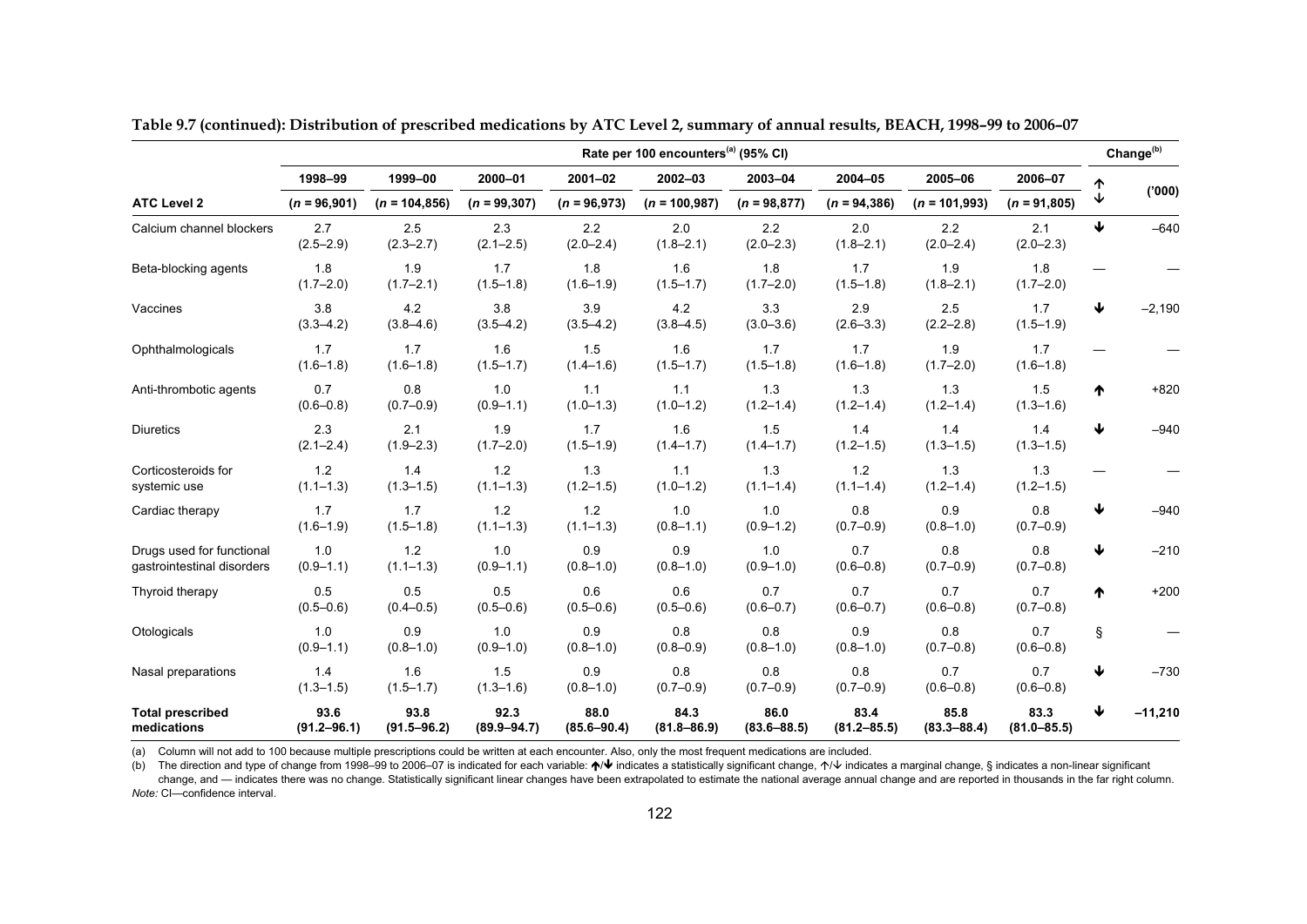| Rate per 100 encounters <sup>(a)</sup> (95% CI) |                      |                      |                      |                      |                      |                      |                      |                          |                      | Change <sup>(b)</sup> |          |
|-------------------------------------------------|----------------------|----------------------|----------------------|----------------------|----------------------|----------------------|----------------------|--------------------------|----------------------|-----------------------|----------|
|                                                 | 1998-99              | 1999-00              | 2000-01              | $2001 - 02$          | 2002-03              | 2003-04              | 2004-05              | 2005-06                  | 2006-07              |                       |          |
| Generic drug                                    | $(n = 96,901)$       | $(n = 104, 856)$     | $(n = 99, 307)$      | $(n = 96,973)$       | $(n = 100, 987)$     | $(n = 98,877)$       | $(n = 94, 386)$      | $(n = 101,993)$          | $(n = 91,805)$       |                       | (000)'   |
| Amoxycillin                                     | 3.2<br>$(3.0 - 3.5)$ | 3.1<br>$(2.9 - 3.4)$ | 3.2<br>$(3.0 - 3.5)$ | 2.9<br>$(2.7 - 3.1)$ | 3.1<br>$(2.8 - 3.4)$ | 3.3<br>$(3.0 - 3.5)$ | 3.5<br>$(3.2 - 3.8)$ | 3.6<br>$(3.3 - 3.8)$     | 3.3<br>$(3.0 - 3.6)$ |                       |          |
| Paracetamol                                     | 3.9<br>$(3.6 - 4.2)$ | 4.1<br>$(3.7 - 4.4)$ | 3.9<br>$(3.6 - 4.3)$ | 3.1<br>$(2.8 - 3.4)$ | 3.1<br>$(2.8 - 3.5)$ | 2.9<br>$(2.5 - 3.2)$ | 2.7<br>$(2.4 - 2.9)$ | 3.0<br>$(2.7 - 3.3)$     | 2.6<br>$(2.3 - 2.9)$ | ↓                     | $-1,360$ |
| Cephalexin                                      | 2.1<br>$(1.9 - 2.3)$ | 2.1<br>$(1.9 - 2.2)$ | 2.2<br>$(2.0 - 2.4)$ | 2.0<br>$(1.9 - 2.2)$ | 1.9<br>$(1.8 - 2.0)$ | 2.0<br>$(1.9 - 2.2)$ | 2.4<br>$(2.2 - 2.6)$ | $2.5\,$<br>$(2.3 - 2.7)$ | 2.3<br>$(2.2 - 2.5)$ | Ş                     |          |
| Paracetamol-codeine                             | 2.7<br>$(2.4 - 2.9)$ | 2.4<br>$(2.2 - 2.6)$ | 2.2<br>$(2.0 - 2.4)$ | 2.2<br>$(2.1 - 2.4)$ | 2.0<br>$(1.8 - 2.2)$ | 2.1<br>$(1.9 - 2.3)$ | 2.0<br>$(1.8 - 2.2)$ | 2.0<br>$(1.8 - 2.2)$     | 2.0<br>$(1.8 - 2.1)$ | ↓                     | $-740$   |
| Amoxycillin-potassium<br>clavulanate            | 1.8<br>$(1.6 - 2.0)$ | 1.6<br>$(1.5 - 1.8)$ | 1.7<br>$(1.5 - 1.9)$ | 1.6<br>$(1.4 - 1.7)$ | 1.6<br>$(1.4 - 1.7)$ | 1.7<br>$(1.5 - 1.8)$ | 1.7<br>$(1.5 - 1.8)$ | 1.7<br>$(1.5 - 1.8)$     | 1.7<br>$(1.5 - 1.9)$ |                       |          |
| Atorvastatin                                    | 0.6<br>$(0.5 - 0.6)$ | 0.8<br>$(0.7 - 0.9)$ | 0.9<br>$(0.8 - 1.0)$ | 1.0<br>$(0.9 - 1.1)$ | 1.0<br>$(1.0 - 1.2)$ | 1.2<br>$(1.1 - 1.3)$ | 1.4<br>$(1.3 - 1.5)$ | 1.6<br>$(1.4 - 1.8)$     | 1.7<br>$1.5 - 1.8$   | ₼                     | $+1,130$ |
| Salbutamol                                      | 2.4<br>$(2.2 - 2.6)$ | 2.4<br>$(2.2 - 2.6)$ | 2.1<br>$(1.9 - 2.2)$ | 2.0<br>$(1.8 - 2.1)$ | 1.7<br>$(1.6 - 1.9)$ | 1.5<br>$(1.4 - 1.6)$ | 1.4<br>$(1.3 - 1.5)$ | 1.5<br>$(1.4 - 1.6)$     | 1.4<br>$(1.3 - 1.5)$ | ↓                     | $-1,040$ |
| Roxithromycin                                   | 1.8<br>$(1.6 - 2.0)$ | 1.8<br>$(1.7 - 2.0)$ | 1.6<br>$(1.4 - 1.8)$ | 1.4<br>$(1.3 - 1.5)$ | 1.3<br>$(1.2 - 1.5)$ | 1.1<br>$(1.0 - 1.2)$ | 1.1<br>$(1.0 - 1.3)$ | 1.5<br>$(1.3 - 1.7)$     | 1.4<br>$(1.2 - 1.5)$ | Ş                     |          |
| Perindopril                                     | 0.6<br>$(0.5 - 0.6)$ | 0.7<br>$(0.6 - 0.8)$ | 0.6<br>$(0.6 - 0.7)$ | 0.7<br>$(0.7 - 0.8)$ | 0.7<br>$(0.6 - 0.8)$ | 0.7<br>$(0.7 - 0.8)$ | 0.8<br>$(0.7 - 0.9)$ | 1.0<br>$(0.9 - 1.1)$     | 1.2<br>$(1.1 - 1.3)$ | ᠰ                     | $+610$   |
| Metformin                                       | 0.7<br>$(0.6 - 0.8)$ | 0.7<br>$(0.6 - 0.8)$ | 0.8<br>$(0.7 - 0.9)$ | 0.9<br>$(0.8 - 1.0)$ | 0.8<br>$(0.8 - 0.9)$ | 1.0<br>$(0.9 - 1.1)$ | 1.0<br>$(0.9 - 1.0)$ | 1.2<br>$(1.0 - 1.3)$     | 1.1<br>$(1.0 - 1.3)$ | ₼                     | $+410$   |
| Temazepam                                       | 1.4<br>$(1.3 - 1.6)$ | 1.4<br>$(1.3 - 1.6)$ | 1.4<br>$(1.3 - 1.6)$ | 1.3<br>$(1.2 - 1.5)$ | 1.2<br>$(1.1 - 1.3)$ | 1.2<br>$(1.1 - 1.3)$ | 1.1<br>$(1.0 - 1.2)$ | 1.1<br>$(1.0 - 1.2)$     | 1.1<br>$(1.0 - 1.2)$ | ↓                     | $-320$   |
| Diazepam                                        | 1.1<br>$(1.0 - 1.2)$ | 1.1<br>$(1.0 - 1.2)$ | 1.0<br>$(0.9 - 1.2)$ | 1.0<br>$(0.9 - 1.2)$ | 1.0<br>$(0.9 - 1.1)$ | 1.1<br>$(1.0 - 1.2)$ | 1.1<br>$(1.0 - 1.2)$ | 1.1<br>$(1.0 - 1.2)$     | 1.1<br>$(1.0 - 1.2)$ |                       |          |
| Simvastatin                                     | 0.9<br>$(0.8 - 1.0)$ | 0.9<br>$(0.8 - 1.0)$ | 0.9<br>$(0.8 - 1.0)$ | 0.9<br>$(0.8 - 1.0)$ | 0.9<br>$(0.8 - 1.0)$ | 1.0<br>$(1.0 - 1.1)$ | 1.1<br>$(1.0 - 1.2)$ | 1.2<br>$(1.0 - 1.3)$     | 1.1<br>$(1.0 - 1.2)$ | $\uparrow$            | $+200$   |

**Table 9.8: Most frequently prescribed medications (CAPS generic), summary of annual results, BEACH, 1998–99 to 2006–07**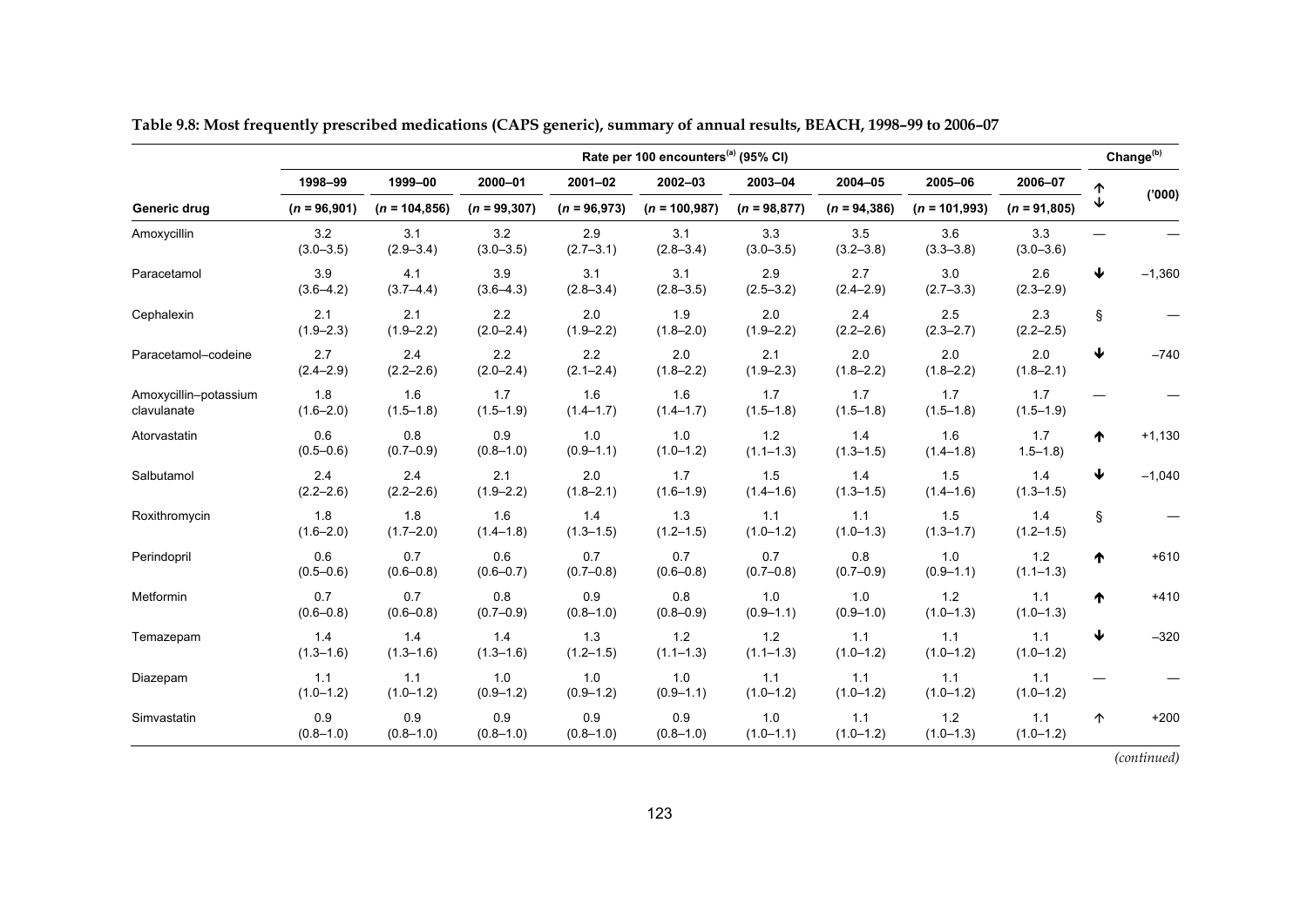|                                      | Rate per 100 encounters <sup>(a)</sup> (95% CI) |                      |                        |                        |                        |                        |                      |                        |                      |   | Change <sup>(b)</sup>                 |
|--------------------------------------|-------------------------------------------------|----------------------|------------------------|------------------------|------------------------|------------------------|----------------------|------------------------|----------------------|---|---------------------------------------|
|                                      | 1998-99                                         | 1999-00              | 2000-01                | $2001 - 02$            | 2002-03                | 2003-04                | 2004-05              | 2005-06                | 2006-07              |   |                                       |
| Generic drug                         | $(n = 96,901)$                                  | $(n = 104, 856)$     | $(n = 99, 307)$        | $(n = 96,973)$         | $(n = 100, 987)$       | $(n = 98, 877)$        | $(n = 94, 386)$      | $(n = 101,993)$        | $(n = 91,805)$       |   | (000)                                 |
| Warfarin sodium                      | 0.7<br>$(0.6 - 0.8)$                            | 0.7<br>$(0.6 - 0.8)$ | 0.8<br>$(0.7 - 0.9)$   | 0.9<br>$(0.8 - 1.0)$   | 0.8<br>$(0.7 - 0.9)$   | 0.9<br>$(0.8 - 1.0)$   | 0.9<br>$(0.8 - 1.1)$ | 0.9<br>$(0.8 - 1.0)$   | 1.0<br>$(0.9 - 1.2)$ | ᠰ | $+300$                                |
| Irbesartan                           | 0.5<br>$(0.5 - 0.6)$                            | 0.7<br>$(0.6 - 0.8)$ | 0.8<br>$(0.7 - 0.9)$   | 0.8<br>$(0.7 - 0.9)$   | 0.8<br>$(0.7 - 0.9)$   | 0.9<br>$(0.8 - 1.0)$   | 0.9<br>$(0.8 - 1.0)$ | 1.1<br>$(1.0 - 1.2)$   | 1.0<br>$0.9 - 1.1$   | ₼ | $+510$                                |
| Esomeprazole                         | N/A                                             | N/A                  | N/A                    | N/A                    | 0.3<br>$(0.2 - 0.3)$   | 0.6<br>$(0.5 - 0.7)$   | 0.7<br>$(0.6 - 0.8)$ | 0.9<br>$(0.8 - 1.0)$   | 1.0<br>$(0.9 - 1.1)$ |   | <b>New</b><br>medication <sup>+</sup> |
| Chloramphenicol eye                  | 0.9<br>$(0.8 - 1.0)$                            | 0.9<br>$(0.8 - 1.0)$ | 0.9<br>$(0.8 - 0.9)$   | 0.8<br>$(0.7 - 0.9)$   | 0.9<br>$(0.8 - 1.0)$   | 0.9<br>$(0.8 - 1.0)$   | 0.9<br>$(0.9 - 1.0)$ | 1.1<br>$(1.0 - 1.1)$   | 1.0<br>$(0.9 - 1.1)$ |   |                                       |
| Levonorgestrel-<br>ethinyloestradiol | $1.2$<br>$(1.1 - 1.4)$                          | 1.3<br>$(1.2 - 1.4)$ | $1.2$<br>$(1.1 - 1.3)$ | $1.2$<br>$(1.1 - 1.3)$ | 1.1<br>$(1.0 - 1.2)$   | $1.2$<br>$(1.1 - 1.3)$ | 1.0<br>$(0.9 - 1.1)$ | 1.0<br>$(0.9 - 1.1)$   | 1.0<br>$(0.9 - 1.1)$ | ↓ | $-210$                                |
| Atenolol                             | 1.0<br>$(0.9 - 1.1)$                            | 1.0<br>$(0.9 - 1.2)$ | 0.9<br>$(0.8 - 1.0)$   | 1.0<br>$(0.9 - 1.1)$   | 0.8<br>$(0.7 - 0.9)$   | 1.0<br>$(0.9 - 1.1)$   | 0.9<br>$(0.8 - 1.0)$ | 1.0<br>$(0.9 - 1.1)$   | 1.0<br>$(0.9 - 1.1)$ |   |                                       |
| Tramadol                             | 0.0 <sup>T</sup><br>$(0.0 - 0.0)$               | 0.1<br>$(0.0 - 1.1)$ | 0.2<br>$(0.1 - 0.2)$   | 0.7<br>$(0.6 - 0.8)$   | $1.0$<br>$(0.9 - 1.1)$ | 0.9<br>$(0.9 - 1.1)$   | 1.0<br>$(0.9 - 1.1)$ | $1.0$<br>$(0.9 - 1.0)$ | 0.9<br>$(0.8 - 1.1)$ | ᠰ | $+930$                                |
| Oxycodone                            | 0.2<br>$(0.2 - 0.2)$                            | 0.2<br>$(0.2 - 0.3)$ | 0.3<br>$(0.2 - 0.3)$   | 0.3<br>$(0.3 - 0.4)$   | 0.3<br>$(0.3 - 0.4)$   | 0.4<br>$(0.4 - 0.5)$   | 0.5<br>$(0.5 - 0.6)$ | 0.8<br>$(0.7 - 0.9)$   | 0.9<br>$(0.8 - 1.0)$ | ₼ | $+720$                                |
| Fluticasone-salmeterol               | N/A                                             | N/A                  | 0.2<br>$(0.2 - 0.3)$   | 0.6<br>$(0.5 - 0.7)$   | 0.9<br>$(0.8 - 1.0)$   | 0.8<br>$(0.7 - 0.9)$   | 0.9<br>$(0.8 - 1.0)$ | 0.9<br>$(0.8 - 1.0)$   | 0.9<br>$(0.8 - 0.9)$ |   | <b>New</b><br>medication <sup>+</sup> |
| Diclofenac sodium<br>systemic        | 1.3<br>$(1.2 - 1.4)$                            | 1.3<br>$(1.1 - 1.4)$ | 1.2<br>$(1.0 - 1.3)$   | 0.9<br>$(0.8 - 1.0)$   | 0.7<br>$(0.6 - 0.8)$   | 0.8<br>$(0.7 - 0.9)$   | 1.0<br>$(0.8 - 1.1)$ | 1.0<br>$(0.9 - 1.1)$   | 0.8<br>$(0.7 - 0.9)$ | ş |                                       |
| Ramipril                             | 0.3<br>$(0.3 - 0.4)$                            | 0.3<br>$(0.3 - 0.4)$ | 0.4<br>$(0.4 - 0.5)$   | 0.6<br>$(0.5 - 0.7)$   | 0.7<br>$(0.6 - 0.7)$   | 0.7<br>$(0.7 - 0.8)$   | 0.8<br>$(0.7 - 0.9)$ | 0.8<br>$(0.7 - 0.9)$   | 0.8<br>$(0.7 - 0.9)$ | ₼ | $+510$                                |
| Cefaclor monohydrate                 | 2.2<br>$(1.9 - 2.4)$                            | 1.6<br>$(1.3 - 2.0)$ | 1.6<br>$(1.4 - 1.8)$   | 1.1<br>$(1.0 - 1.2)$   | $1.0$<br>$(0.9 - 1.2)$ | 0.8<br>$(0.7 - 0.9)$   | 0.8<br>$(0.7 - 1.0)$ | 0.8<br>$(0.6 - 1.0)$   | 0.8<br>$(0.6 - 0.9)$ | ↓ | $-1,450$                              |
| Amlodipine                           | 0.8<br>$(0.7 - 0.8)$                            | 0.8<br>$(0.7 - 0.9)$ | 0.7<br>$(0.6 - 0.8)$   | 0.7<br>$(0.6 - 0.8)$   | 0.7<br>$(0.6 - 0.7)$   | 0.7<br>$(0.6 - 0.7)$   | 0.6<br>$(0.6 - 0.7)$ | 0.7<br>$(0.6 - 0.8)$   | 0.8<br>$(0.7 - 0.8)$ |   |                                       |

**Table 9.8 (continued): Most frequently prescribed medications (CAPS generic), summary of annual results, BEACH, 1998–99 to 2006–07**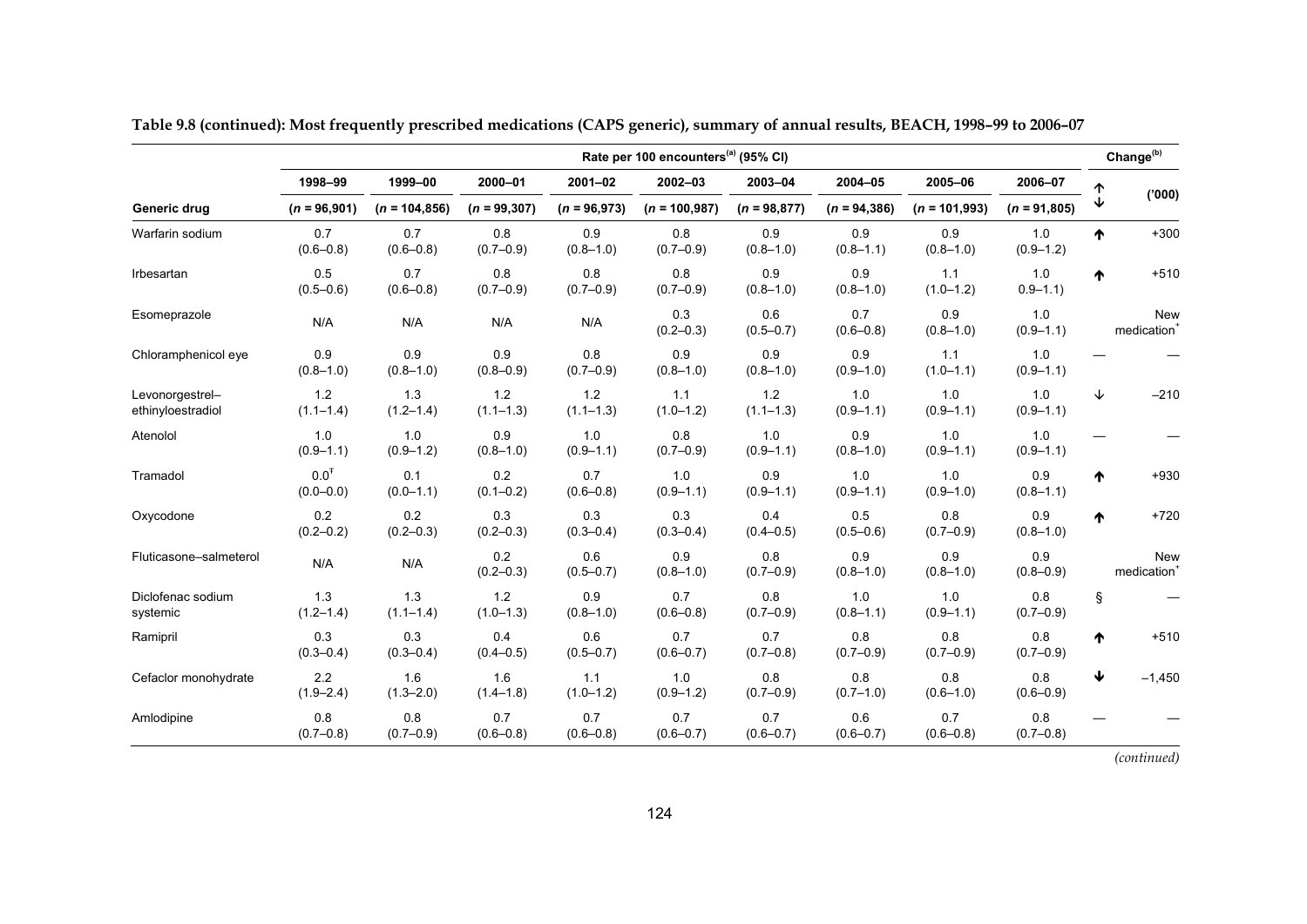|                                    | Rate per 100 encounters <sup>(a)</sup> (95% CI) |                      |                      |                                   |                      |                      |                      |                      |                      |    | Change <sup>(b)</sup>                 |
|------------------------------------|-------------------------------------------------|----------------------|----------------------|-----------------------------------|----------------------|----------------------|----------------------|----------------------|----------------------|----|---------------------------------------|
|                                    | 1998-99                                         | 1999-00              | 2000-01              | $2001 - 02$                       | 2002-03              | 2003-04              | 2004-05              | 2005-06              | 2006-07              |    |                                       |
| Generic drug                       | $(n = 96,901)$                                  | $(n = 104, 856)$     | $(n = 99, 307)$      | $(n = 96,973)$                    | $(n = 100, 987)$     | $(n = 98, 877)$      | $(n = 94, 386)$      | $(n = 101,993)$      | $(n = 91,805)$       |    | (000)                                 |
| Irbesartan-<br>hydrochlorothiazide | N/A                                             | N/A                  | 0.3<br>$(0.2 - 0.4)$ | 0.6<br>$(0.5 - 0.6)$              | 0.6<br>$(0.5 - 0.7)$ | 0.7<br>$(0.7 - 0.8)$ | 0.7<br>$(0.6 - 0.8)$ | 0.7<br>$(0.6 - 0.8)$ | 0.8<br>$(0.7 - 0.8)$ | ₼  | <b>New</b><br>medication <sup>+</sup> |
| Doxycycline hydrochloride          | $1.2$<br>$(1.1 - 1.3)$                          | 0.9<br>$(0.8 - 1.0)$ | 0.9<br>$(0.8 - 1.0)$ | 0.8<br>$(0.7 - 0.9)$              | 0.7<br>$(0.6 - 0.8)$ | 0.7<br>$(0.6 - 0.8)$ | 0.7<br>$(0.7 - 0.8)$ | 0.8<br>$(0.7 - 0.9)$ | 0.7<br>$(0.7 - 0.9)$ | ₩  | $-520$                                |
| Meloxicam                          | N/A                                             | N/A                  | N/A                  | 0.0 <sup>T</sup><br>$(0.0 - 0.1)$ | 0.3<br>$(0.3 - 0.4)$ | 0.4<br>$(0.3 - 0.5)$ | 0.8<br>$(0.7 - 0.9)$ | 0.9<br>$(0.8 - 1.0)$ | 0.7<br>$(0.7 - 0.8)$ | ₼  | <b>New</b><br>medication <sup>+</sup> |
| Betamethasone topical              | 0.9<br>$(0.9 - 1.0)$                            | 0.9<br>$(0.8 - 0.9)$ | 1.0<br>$(0.9 - 1.2)$ | 0.9<br>$(0.8 - 1.0)$              | 0.7<br>$(0.6 - 0.8)$ | 0.8<br>$(0.8 - 0.9)$ | 0.7<br>$(0.6 - 0.8)$ | 0.7<br>$(0.6 - 0.8)$ | 0.7<br>$(0.6 - 0.8)$ |    |                                       |
| Aspirin                            | 0.7<br>$(0.7 - 0.8)$                            | 0.8<br>$(0.8 - 1.0)$ | 0.8<br>$(0.7 - 0.9)$ | 0.7<br>$(0.6 - 0.7)$              | 0.7<br>$(0.6 - 0.8)$ | 0.7<br>$(0.6 - 0.8)$ | 0.7<br>$(0.6 - 0.7)$ | 0.7<br>$(0.7 - 0.8)$ | 0.7<br>$(0.6 - 0.8)$ |    |                                       |
| Thyroxine                          | 0.5<br>$(0.4 - 0.5)$                            | 0.5<br>$(0.4 - 0.5)$ | 0.5<br>$(0.4 - 0.6)$ | 0.5<br>$(0.5 - 0.6)$              | 0.6<br>$(0.5 - 0.6)$ | 0.6<br>$(0.5 - 0.7)$ | 0.6<br>$(0.5 - 0.7)$ | 0.6<br>$(0.6 - 0.7)$ | 0.7<br>$(0.6 - 0.8)$ | ♠  | $+200$                                |
| Mometasone                         | 0.6<br>$(0.5 - 0.7)$                            | 0.6<br>$(0.6 - 0.7)$ | 0.7<br>$(0.6 - 0.7)$ | 0.8<br>$(0.7 - 0.9)$              | 0.6<br>$(0.6 - 0.7)$ | 0.5<br>$(0.5 - 0.6)$ | 0.8<br>$(0.7 - 0.9)$ | 0.7<br>$(0.6 - 0.7)$ | 0.7<br>$(0.6 - 0.7)$ |    |                                       |
| Sertraline                         | 0.6<br>$(0.5 - 0.7)$                            | 0.8<br>$(0.7 - 0.9)$ | 0.8<br>$(0.7 - 0.8)$ | 0.6<br>$(0.6 - 0.7)$              | 0.7<br>$(0.6 - 0.8)$ | 0.7<br>$(0.6 - 0.8)$ | 0.7<br>$(0.6 - 0.7)$ | 0.7<br>$(0.6 - 0.8)$ | 0.7<br>$(0.6 - 0.7)$ |    |                                       |
| Oxazepam                           | 0.8<br>$(0.7 - 0.9)$                            | 0.8<br>$(0.7 - 1.0)$ | 0.7<br>$(0.6 - 0.8)$ | 0.7<br>$(0.6 - 0.8)$              | 0.6<br>$(0.6 - 0.7)$ | 0.7<br>$(0.6 - 0.8)$ | 0.6<br>$(0.6 - 0.7)$ | 0.7<br>$(0.6 - 0.8)$ | 0.6<br>$(0.6 - 0.7)$ |    |                                       |
| Influenza virus vaccine            | 1.7<br>$(1.4 - 2.1)$                            | 1.5<br>$(1.3 - 1.7)$ | 1.5<br>$(1.3 - 1.8)$ | 1.5<br>$(1.2 - 1.7)$              | 1.4<br>$(1.2 - 1.7)$ | 1.2<br>$(1.0 - 1.4)$ | 0.9<br>$(0.7 - 1.1)$ | 1.1<br>$(0.9 - 1.3)$ | 0.6<br>$(0.5 - 0.8)$ | ₩  | $-1,140$                              |
| Frusemide (furosemide)             | 1.0<br>$(0.9 - 1.1)$                            | 0.8<br>$(0.7 - 0.9)$ | 0.7<br>$(0.6 - 0.8)$ | 0.7<br>$(0.6 - 0.8)$              | 0.7<br>$(0.6 - 0.8)$ | 0.7<br>$(0.6 - 0.8)$ | 0.6<br>$(0.5 - 0.7)$ | 0.6<br>$(0.6 - 0.7)$ | 0.6<br>$(0.6 - 0.7)$ | ↓  | $-420$                                |
| Celecoxib                          | N/A                                             | 0.2<br>$(0.2 - 0.3)$ | 2.1<br>$(2.0 - 2.3)$ | 1.4<br>$(1.3 - 1.5)$              | 1.1<br>$(1.0 - 1.2)$ | 1.0<br>$(0.9 - 1.1)$ | 0.9<br>$(0.8 - 1.0)$ | 0.5<br>$(0.5 - 0.6)$ | 0.6<br>$(0.5 - 0.7)$ | §. | <b>New</b><br>medication <sup>+</sup> |
| Prednisolone                       | 0.6<br>$(0.5 - 0.6)$                            | 0.5<br>$(0.4 - 0.6)$ | 0.5<br>$(0.4 - 0.5)$ | 0.5<br>$(0.4 - 0.6)$              | 0.4<br>$(0.4 - 0.5)$ | 0.6<br>$(0.5 - 0.7)$ | 0.5<br>$(0.4 - 0.6)$ | 0.5<br>$(0.4 - 0.6)$ | 0.6<br>$(0.5 - 0.7)$ |    |                                       |

**Table 9.8 (continued): Most frequently prescribed medications (CAPS generic), summary of annual results, BEACH, 1998–99 to 2006–07**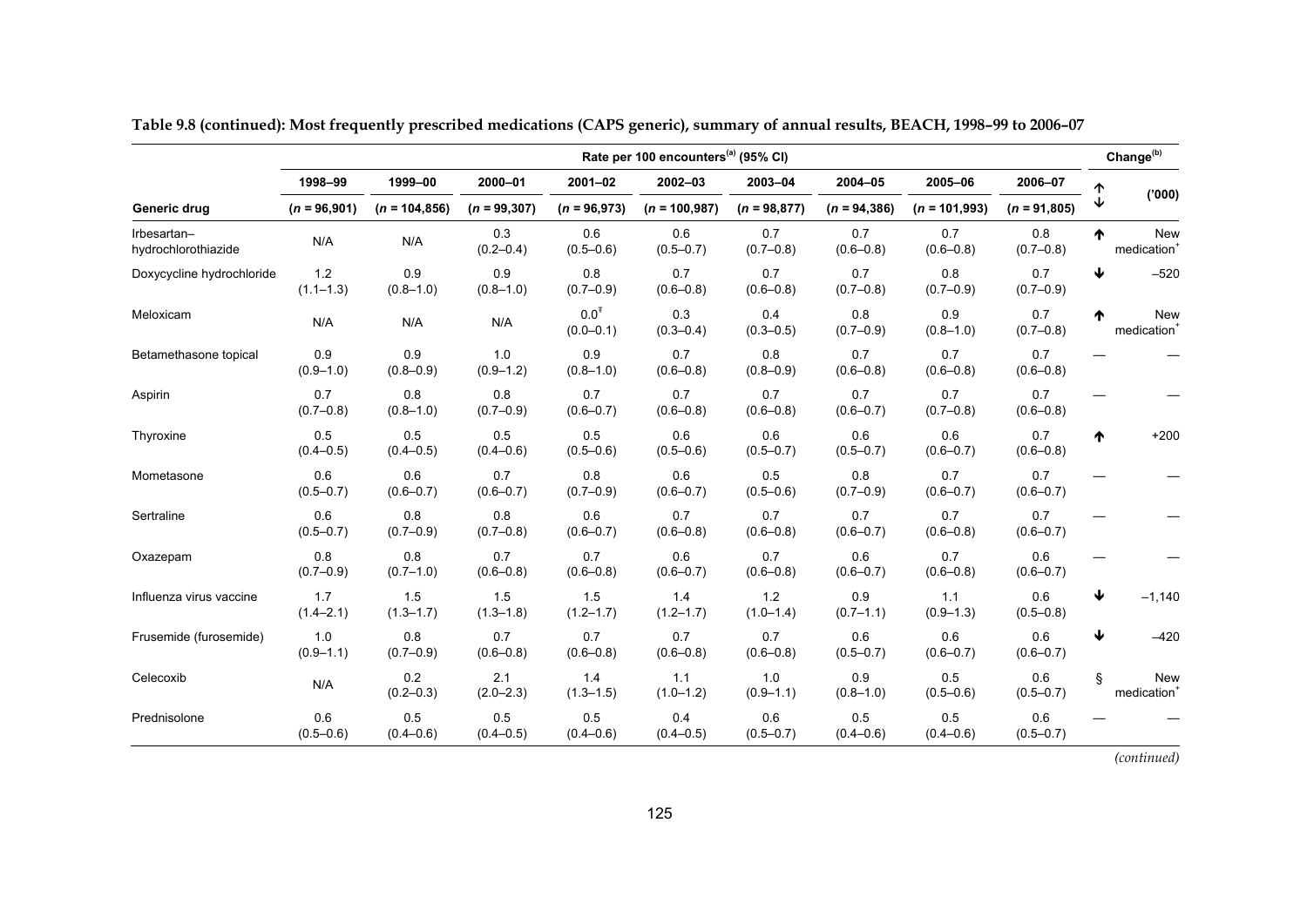| Rate per 100 encounters <sup>(a)</sup> (95% CI) |                                   |                         |                         |                               |                                                            |                         |                         |                         |                         |   | Change <sup>(b)</sup> |
|-------------------------------------------------|-----------------------------------|-------------------------|-------------------------|-------------------------------|------------------------------------------------------------|-------------------------|-------------------------|-------------------------|-------------------------|---|-----------------------|
|                                                 | 1998-99                           | 1999-00                 | 2000-01                 | $2001 - 02$<br>$(n = 96,973)$ | 2002-03                                                    | 2003-04                 | 2004-05                 | 2005-06                 | 2006-07                 |   |                       |
| Generic drug                                    | $(n = 96,901)$                    | $(n = 104, 856)$        | $(n = 99, 307)$         |                               | $(n = 100, 987)$                                           | $(n = 98, 877)$         | $(n = 94, 386)$         | $(n = 101,993)$         | $(n = 91,805)$          | ↓ | (000)                 |
| Candesartan cilexetil                           | 0.0 <sup>T</sup><br>$(0.0 - 0.0)$ | 0.1<br>$(0.1 - 0.1)$    | 0.2<br>$(0.2 - 0.2)$    | 0.2<br>$(0.2 - 0.3)$          | 0.3<br>$(0.2 - 0.3)$                                       | 0.3<br>$(0.2 - 0.3)$    | 0.3<br>$(0.3 - 0.4)$    | 0.4<br>$(0.4 - 0.5)$    | 0.6<br>$(0.5 - 0.7)$    | ᠰ | $+620$                |
| Omeprazole                                      | 0.5<br>$(0.4 - 0.5)$              | 0.4<br>$(0.4 - 0.5)$    | 0.5<br>$(0.4 - 0.6)$    | 0.8<br>$(0.8 - 0.9)$          | 0.8<br>$(0.8 - 0.9)$                                       | 0.7<br>$(0.6 - 0.8)$    | 0.6<br>$(0.6 - 0.7)$    | 0.6<br>$(0.6 - 0.7)$    | 0.6<br>$(0.5 - 0.6)$    | ş |                       |
|                                                 |                                   |                         |                         |                               | Generic medication frequently prescribed in previous years |                         |                         |                         |                         |   |                       |
| Erythromycin                                    | 1.1<br>$(0.9 - 1.2)$              | 0.7<br>$(0.7 - 0.8)$    | 0.8<br>$(0.7 - 0.9)$    | 0.6<br>$(0.5 - 0.6)$          | 0.5<br>$(0.4 - 0.6)$                                       | 0.6<br>$(0.5 - 0.6)$    | 0.5<br>$(0.4 - 0.6)$    | 0.5<br>$(0.4 - 0.6)$    | 0.5<br>$(0.4 - 0.6)$    | ↓ | $-620$                |
| Naproxen systemic                               | 0.9<br>$(0.8 - 1.0)$              | 0.8<br>$(0.7 - 0.9)$    | 0.6<br>$(0.5 - 0.6)$    | 0.4<br>$(0.4 - 0.5)$          | 0.3<br>$(0.3 - 0.4)$                                       | 0.3<br>$(0.3 - 0.4)$    | 0.3<br>$(0.2 - 0.4)$    | 0.4<br>$(0.3 - 0.4)$    | 0.3<br>$(0.3 - 0.4)$    | ₩ | $-620$                |
| Budesonide topical nasal                        | 0.7<br>$(0.6 - 0.8)$              | 0.9<br>$(0.8 - 1.0)$    | 0.9<br>$(0.8 - 1.0)$    | 0.5<br>$(0.4 - 0.5)$          | 0.3<br>$(0.3 - 0.4)$                                       | 0.4<br>$(0.3 - 0.4)$    | 0.3<br>$(0.2 - 0.4)$    | 0.2<br>$(0.2 - 0.3)$    | 0.3<br>$(0.2 - 0.3)$    | ↓ | $-420$                |
| Ranitidine                                      | 1.0<br>$(0.9 - 1.1)$              | 1.0<br>$(0.9 - 1.1)$    | 1.0<br>$(0.9 - 1.1)$    | 0.6<br>$(0.6 - 0.7)$          | 0.5<br>$(0.4 - 0.5)$                                       | 0.4<br>$(0.3 - 0.4)$    | 0.3<br>$(0.2 - 0.3)$    | 0.3<br>$(0.2 - 0.3)$    | 0.2<br>$(0.2 - 0.3)$    | ↓ | $-830$                |
| Enalapril maleate                               | 0.7<br>$(0.7 - 0.8)$              | 0.7<br>$(0.6 - 0.8)$    | 0.5<br>$(0.5 - 0.6)$    | 0.4<br>$(0.3 - 0.4)$          | 0.3<br>$(0.3 - 0.4)$                                       | 0.3<br>$(0.2 - 0.3)$    | 0.2<br>$(0.2 - 0.3)$    | 0.2<br>$(0.2 - 0.2)$    | 0.2<br>$(0.1 - 0.2)$    | ↓ | $-520$                |
| Budesonide                                      | 0.7<br>$(0.6 - 0.8)$              | 0.7<br>$(0.7 - 0.8)$    | 0.6<br>$(0.5 - 0.6)$    | 0.5<br>$(0.4 - 0.5)$          | 0.3<br>$(0.3 - 0.4)$                                       | 0.3<br>$(0.2 - 0.3)$    | 0.2<br>$(0.1 - 0.2)$    | 0.1<br>$(0.1 - 0.2)$    | 0.1<br>$(0.1 - 0.2)$    | ₩ | $-410$                |
| Beclomethasone inhaled                          | 0.7<br>$(0.6 - 0.8)$              | 0.6<br>$(0.5 - 0.7)$    | 0.4<br>$(0.3 - 0.5)$    | 0.3<br>$(0.3 - 0.4)$          | 0.2<br>$(0.1 - 0.2)$                                       | 0.1<br>$(0.1 - 0.1)$    | 0.1<br>$(0.1 - 0.1)$    | 0.1<br>$(0.1 - 0.1)$    | 0.1<br>$(0.0 - 0.1)$    | ↓ | $-620$                |
| Rofecoxib                                       | N/A                               | N/A                     | 0.1<br>$(0.1 - 0.2)$    | 1.2<br>$(1.0 - 1.4)$          | 1.2<br>$(1.0 - 1.3)$                                       | 1.0<br>$(0.9 - 1.1)$    | 0.3<br>$(0.2 - 0.3)$    | N/A                     | N/A                     | Ş |                       |
| <b>Total prescribed</b><br>medications          | 93.6<br>$(91.2 - 96.1)$           | 93.8<br>$(91.5 - 96.2)$ | 92.3<br>$(89.9 - 94.7)$ | 88.0<br>$(85.6 - 90.4)$       | 84.3<br>$(81.8 - 86.9)$                                    | 86.0<br>$(83.6 - 88.5)$ | 83.4<br>$(81.2 - 85.5)$ | 85.8<br>$(83.3 - 88.4)$ | 83.3<br>$(81.0 - 85.5)$ | ↓ | $-11,240$             |

**Table 9.8 (continued): Most frequently prescribed medications (CAPS generic), summary of annual results, BEACH, 1998–99 to 2006–07** 

(a) Column will not add to 100 because multiple prescriptions could be written at each encounter.

(b) The direction and type of change from 1998–99 to 2006–07 is indicated for each variable: ↑ indicates a statistically significant change, ↑ indicates a marginal change, § indicates a non-linear significant change, and — indicates there was no change. Statistically significant linear changes have been extrapolated to estimate the national average annual change and are reported in thousands in the far right column.

Ŧ Rates are reported to one decimal place. This indicates that the rate is < 0.05 per 100 encounters.

+ Indicates that this medication was introduced during the study period, the change has not been extrapolated because the data from the year the medication was introduced may be incomplete.

*Note:* CI—confidence interval; N/A—not applicable (i.e. drug was not available at that time).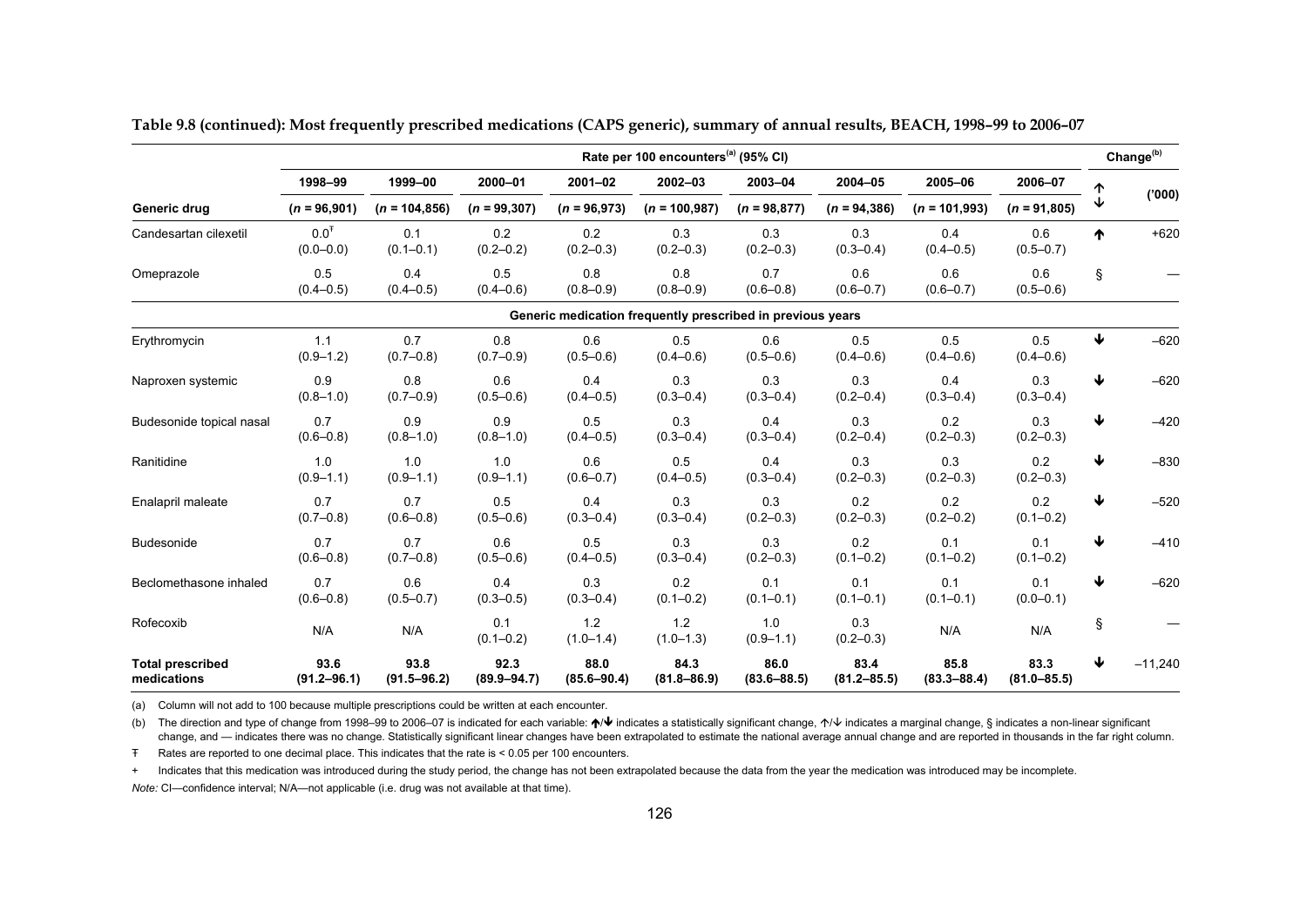# **Medications supplied by GPs or advised for over-the-counter purchase**

The rate of medications supplied by the GP rose significantly, from 7.3 per 100 encounters (95% CI: 6.5–8.1) in 1998–99 to 8.9 (95% CI: 8.2–9.6) in 2006–07. The rate of advised OTC medications showed no significant change over this period (Table 9.5).

A number of changes in individual medications supplied by GPs contributed to this rise.

- The move away from prescribing towards GP supply of the influenza vaccine was evident in the significant increase in its GP supply that coincided with the significant decrease in its prescribing rates. The change over time can be seen in Figure 9.10, where the total rates of influenza vaccine per 100 encounters are shown broken down into prescribed and GP-supplied.
- Supply rates of other vaccines have also contributed to the rise in GP-supplied medications. Meningitis vaccine supply rates have increased significantly compared with the first 4 years of the study, while the combination vaccine diphtheria–pertussis– tetanus–polio has increased since it was first recorded in 2004. There was a marginal increase in supply rates of the mumps–measles–rubella vaccine. Supply of poliomyelitis oral sabin/injection on its own showed a marginal decrease probably due to its incorporation in new combined vaccines.
- The rate of GP supply of Vitamin B12 has risen significantly since 1998–99.
- The supply of the non-steroid anti-inflammatory drug meloxicam rose significantly since its introduction in 2001–02.

Among medications advised for over-the-counter purchase, ibuprofen, nasal sodium chloride and cetirizine have shown significant increases since 1998–99 and there was a marginal fall in the rate of advised paracetamol–codeine.

Tables 9.9 and 9.10 show rates of generic medications most frequently supplied or advised by GPs between 1998–99 and 2006–07.

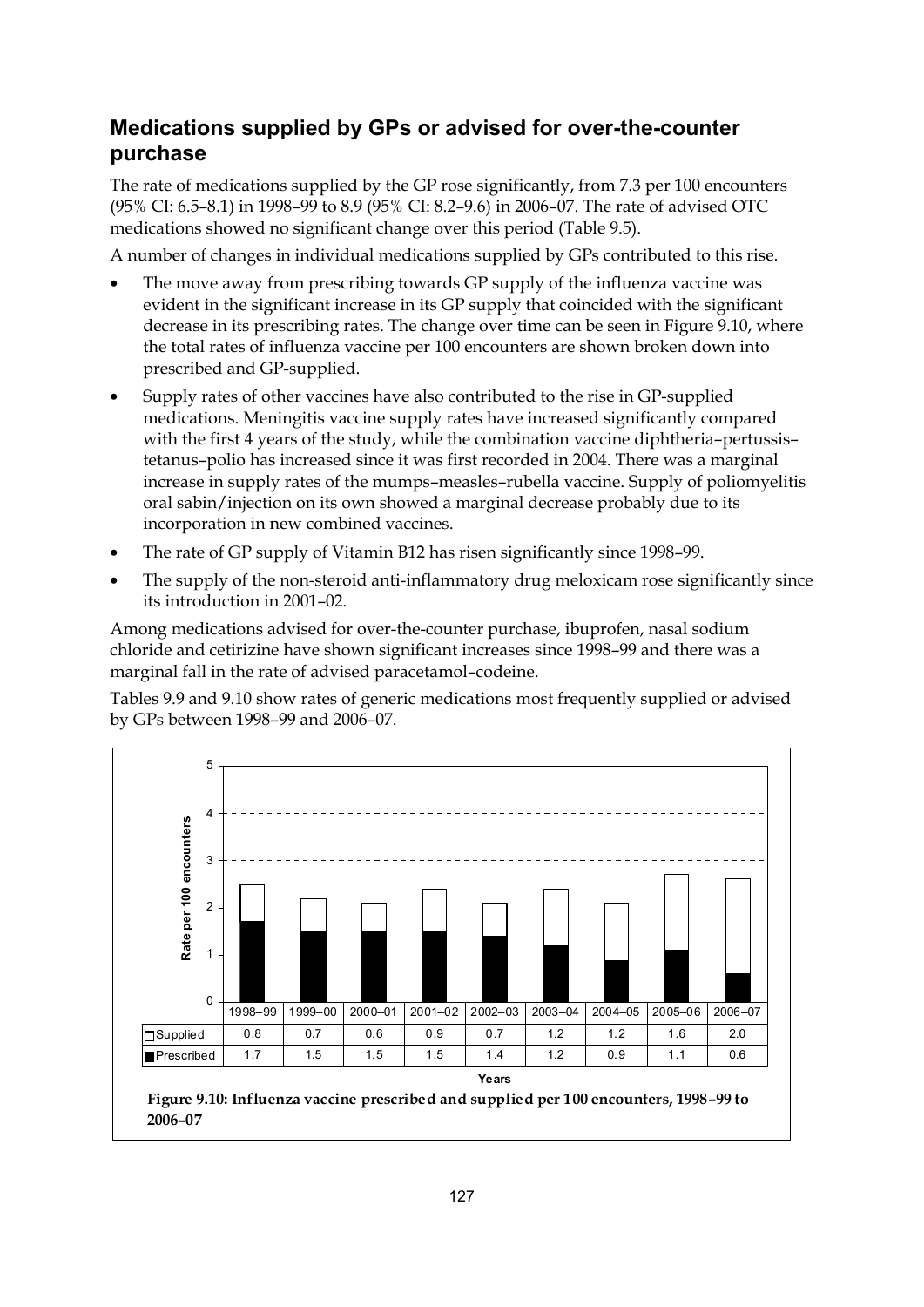|                                                | Rate per 100 encounters (95% CI) |                            |                                   |                                   |                       |                      |                                   |                      |                      |    | Change <sup>(a)</sup>                 |
|------------------------------------------------|----------------------------------|----------------------------|-----------------------------------|-----------------------------------|-----------------------|----------------------|-----------------------------------|----------------------|----------------------|----|---------------------------------------|
|                                                | 1998-99                          | 1999-00                    | 2000-01                           | $2001 - 02$                       | 2002-03               | 2003-04              | 2004-05                           | 2005-06              | 2006-07              | ጥ  |                                       |
| <b>Generic medication</b>                      | $(n = 96,901)$                   | $(n = 104, 856)$           | $(n = 99, 307)$                   | $(n = 96,973)$                    | $(n = 100, 987)$      | $(n = 98, 877)$      | $(n = 94, 386)$                   | $(n = 101,993)$      | $(n = 91,805)$       | ↓  | (000)                                 |
| Influenza virus vaccine                        | 0.8<br>$(0.6 - 1.1)$             | 0.7<br>$(0.5 - 0.9)$       | 0.6<br>$(0.4 - 0.7)$              | 0.9<br>$(0.7 - 1.1)$              | 0.7<br>$(0.5 - 0.9)$  | 1.2<br>$(0.9 - 1.4)$ | 1.2<br>$(0.9 - 1.6)$              | 1.6<br>$(1.3 - 1.8)$ | 2.0<br>$(1.6 - 2.3)$ | ₼  | $+1,230$                              |
| Pneumococcal vaccine                           | 0.1<br>$(0.1 - 0.2)$             | 0.1<br>$(0.0 - 0.1)$       | $0.0^T$<br>$(0.0 - 0.0)$          | $0.0^{T}$<br>$(0.0 - 0.1)$        | 0.1<br>$(0.0 - 0.1)$  | 0.1<br>$(0.1 - 0.1)$ | 0.4<br>$(0.3 - 0.5)$              | 0.9<br>$(0.8 - 1.0)$ | 0.6<br>$(0.6 - 0.7)$ | §. |                                       |
| Mumps-measles-rubella<br>vaccine               | 0.2<br>$(0.2 - 0.3)$             | 0.2<br>$(0.1 - 0.2)$       | 0.2<br>$(0.1 - 0.2)$              | 0.2<br>$(0.1 - 0.2)$              | 0.1<br>$(0.1 - 0.2)$  | 0.2<br>$(0.1 - 0.2)$ | 0.3<br>$(0.2 - 0.3)$              | 0.3<br>$(0.3 - 0.4)$ | 0.3<br>$(0.3 - 0.4)$ | 个  | $+100$                                |
| Vitamin B12 (cobalamin)                        | 0.1<br>$(0.1 - 0.1)$             | 0.1<br>$(0.0 - 0.1)$       | 0.1<br>$(0.0 - 0.1)$              | 0.0 <sup>T</sup><br>$(0.0 - 0.1)$ | 0.1<br>$(0.0 - 0.1)$  | 0.1<br>$(0.1 - 0.2)$ | 0.2<br>$(0.2 - 0.2)$              | 0.2<br>$(0.2 - 0.3)$ | 0.3<br>$(0.2 - 0.3)$ | ↑  | $+200$                                |
| Polio vaccine oral<br>sabin/injection          | 0.4<br>$(0.3 - 0.5)$             | 0.4<br>$(0.3 - 0.5)$       | 0.3<br>$(0.2 - 0.3)$              | 0.3<br>$(0.3 - 0.4)$              | 0.3<br>$(0.2 - 0.4)$  | 0.3<br>$(0.3 - 0.4)$ | 0.4<br>$(0.4 - 0.5)$              | 0.5<br>$(0.4 - 0.5)$ | 0.2<br>$(0.2 - 0.3)$ | ↓  | $-210$                                |
| ADT-CDT vaccine<br>(diphtheria-tetanus)        | 0.2<br>$(0.2 - 0.3)$             | 0.3<br>$(0.2 - 0.3)$       | 0.2<br>$(0.1 - 0.2)$              | 0.1<br>$(0.1 - 0.2)$              | 0.1<br>$(0.1 - 0.2)$  | 0.1<br>$(0.1 - 0.2)$ | 0.2<br>$(0.2 - 0.2)$              | 0.2<br>$(0.2 - 0.3)$ | 0.2<br>$(0.2 - 0.3)$ |    |                                       |
| Haemophilus B vaccine                          | 0.3<br>$(0.2 - 0.4)$             | 0.3<br>$(0.3 - 0.4)$       | 0.2<br>$(0.2 - 0.3)$              | 0.2<br>$(0.1 - 0.2)$              | 0.2<br>$(0.1 - 0.2)$  | 0.2<br>$(0.1 - 0.2)$ | 0.2<br>$(0.2 - 0.2)$              | 0.3<br>$(0.2 - 0.4)$ | 0.2<br>$(0.2 - 0.2)$ | Ş  |                                       |
| Diphtheria-pertussis-<br>tetanus-polio vaccine | N/A                              | N/A                        | N/A                               | N/A                               | N/A                   | N/A                  | 0.0 <sup>T</sup><br>$(0.0 - 0.0)$ | 0.1<br>$(0.0 - 0.1)$ | 0.2<br>$(0.1 - 0.2)$ | ♠  | <b>New</b><br>medication              |
| Meningitis vaccine                             | $0.0^T$<br>$(0.0 - 0.0)$         | $0.0^\mp$<br>$(0.0 - 0.0)$ | 0.0 <sup>T</sup><br>$(0.0 - 0.0)$ | $0.0^T$<br>$(0.0 - 0.0)$          | 0.2<br>$(0.1 - 0.2)$  | 0.3<br>$(0.2 - 0.3)$ | 0.2<br>$(0.1 - 0.2)$              | 0.2<br>$(0.1 - 0.2)$ | 0.2<br>$(0.1 - 0.2)$ | ₼  | $+210$                                |
| Meloxicam                                      | N/A                              | N/A                        | N/A                               | 0.0 <sup>T</sup><br>$(0.0 - 0.0)$ | 0.1<br>$(0.1 - 0.2)$  | 0.2<br>$(0.1 - 0.2)$ | 0.2<br>$(0.1 - 0.2)$              | 0.1<br>$(0.1 - 0.2)$ | 0.2<br>$(0.1 - 0.2)$ | ♠  | <b>New</b><br>medication <sup>1</sup> |
| <b>Total GP-supplied</b><br>medications        | 7.3<br>$(6.5 - 8.1)$             | 6.9<br>$(6.0 - 7.7)$       | 6.9<br>$(5.9 - 7.9)$              | 7.6<br>$(6.6 - 8.7)$              | 9.3<br>$(8.0 - 10.6)$ | 8.6<br>$(7.6 - 9.6)$ | 8.1<br>$(7.3 - 8.8)$              | 8.8<br>$(8.2 - 9.5)$ | 8.9<br>$(8.2 - 8.6)$ | ♠  | $+1,590$                              |

**Table 9.9: Medications most frequently supplied by GPs, summary of annual results, BEACH, 1998–99 to 2006–07** 

(a) The direction and type of change from 1998–99 to 2006–07 is indicated for each variable: ♦ ♦ indicates a statistically significant change,  $\uparrow\downarrow$  indicates a marginal change, and — indicates there was no change. Statistically significant linear changes have been extrapolated to estimate the national average annual change and are reported in thousands in the far right column.

Ŧ Rates are reported to one decimal place. This indicates that the rate is < 0.05 per 100 encounters.

+ Indicates that this medication was introduced during the study period, the change has not been extrapolated because the data from the year the medication was introduced may be incomplete.

*Note:* CI—confidence interval. N/A—not applicable (i.e. drug was not available at that time).